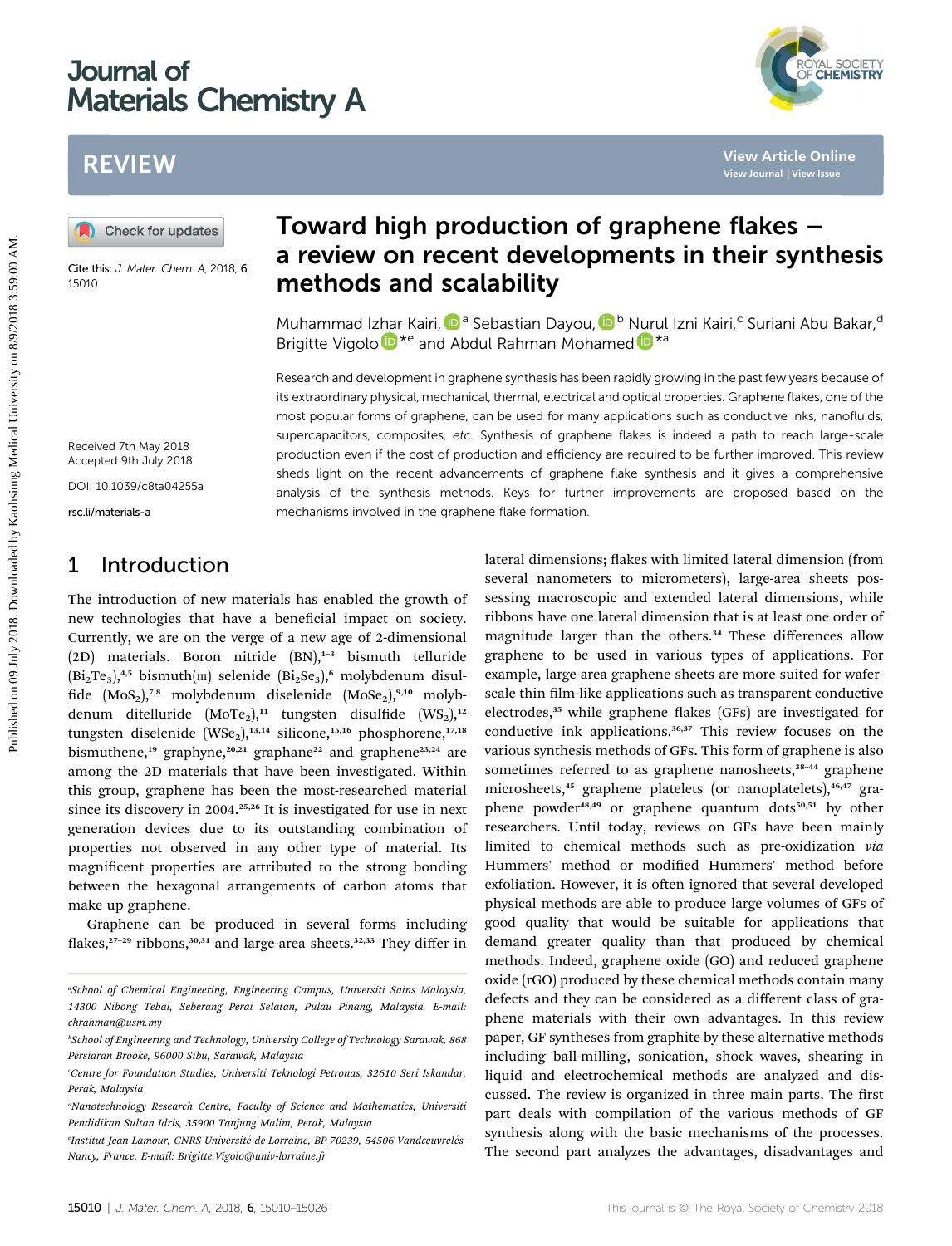potential of these synthesis methods for scaling-up. Lastly, some future prospects of the covered methods are given.

## 2 Synthesis of graphene flakes

Currently, exfoliation of graphite into GF synthesis mostly involves chemical oxidation of graphite to graphite oxide, followed by exfoliation to GO and then reduction to rGO in the presence of chemical reductants such as octadecyl amine,<sup>52</sup> phenyl isocyanates,<sup>53</sup> hydrazine,<sup>54</sup> polymers<sup>55</sup> and pyrene derivatives.<sup>56</sup> GO and rGO are easily dispersed in various solvents which is beneficial for their processing for diverse applications such as in the formulation of water-based nanofluids for heat transfer usage,<sup>57</sup> while GFs are difficult to disperse due to their hydrophobicity. Graphite oxide can be prepared by using Brodie's method,<sup>58</sup> Hummers' method<sup>59</sup> or a modified Hummers' method;<sup>60</sup> the latter two methods are the most prevalent. These techniques are, however, harmful since they involve the oxidative treatment of graphite with potassium permanganate (KMnO<sub>4</sub>) and sodium nitrate (NaNO<sub>3</sub>) in concentrated  $H_2SO_4$ . Such mixtures and other related procedures would generate toxic gases in the form of nitrogen dioxide  $(NO<sub>2</sub>)$  or dinitrogen tetroxide  $(N_2O_4)$ . Power Controller is the symphony. The controller that the controller the symphony of the symphony of the controller that the controller the symphony and the controller that the symphony and the symphony and the symphony an

Unlike graphene, rGO, prepared by reduction of GO, does not have the perfect graphene structure defined by the International Union of Pure and Applied Chemistry (IUPAC), which describes graphene as a "single carbon layer of graphite structure, describing its nature by analogy with a polycyclic aromatic hydrocarbon of quasi-infinite size".<sup>61</sup> Bianco et al.<sup>34</sup> recommended this rGO nomenclature to be "graphene oxide that has been reductively processed by chemical, thermal, microwave, photo-chemical, photo-thermal or microbial/bacteria methods to reduce its oxygen content". Even after a comprehensive reduction process, it is practically impossible to remove all of the oxygen functional groups on the rGO surface. This puts it in a different class than that of graphene<sup>62</sup> and explains the reason why the term rGO is used instead of graphene. The presence of oxygen functional groups is responsible for its hydrophilic behavior but it would also disrupt the electronic properties of rGO, dramatically reducing its physical properties. The Raman D/G intensity ratio  $(I_D/I_G)$  is usually used to measure the extent of defects in the graphene structure. The  $I_D/I_G$  of GO and rGO normally gives a high value between 1.0 and 2.0.<sup>38,63-65</sup> Even so, it has been proven that GO and rGO were found to be very useful in catalysis and composites.<sup>66</sup> However, other applications especially when high performance is required, such as in energy storage and generation devices<sup>67</sup> would demand a higher structural quality of graphene.

This review is focused on top-down methods, which have greater potential for production scale-up as opposed to the bottom-up chemical vapor deposition (CVD) technique. Previous reports show that the CVD methods were successfully utilized to synthesize GFs<sup>68-71</sup> using metal catalysts in the form of particles. CVD requires the use of expensive transition metal catalysts with comprehensive experimental setups that often involve flammable gases such as methane and acetylene. In order to grow graphene, heating at significantly high

temperatures ranging from 600 to 1000  $^{\circ}$ C is required and it often involves slow ramping and cooling processes. Since the metal catalyst has to be removed via a dissolution-filtrationdrying process before incorporation of graphene into applications,<sup>72</sup> it makes the whole process more costly, complicated and time-consuming. Nevertheless, CVD can produce better structural quality of graphene compared to its top-down counterpart, and its properties were found to be close to the pristine structure of graphene.<sup>39,73,74</sup> Most large area graphene sheets were synthesized via CVD because of the demand for very high structural quality for their application.<sup>32,75,76</sup> However, the quantity and production cost take precedence for GF applications, which CVD cannot provide. In contrast to CVD, the topdown method offers lower cost but at the expense of quality, though still superior than GO and rGO. The next few parts will shine some light on the reported alternative techniques for large-scale GF synthesis.

### 2.1 Ball milling

Ball milling is a common method in the powder production industry known for its high production capacity and shear crushing force which is very well suited for the exfoliation of graphite to produce GFs. The ball milling technique involves breaking down graphitic microstructures into GFs via impact and attrition of metal balls striking the graphitic microstructures in a rotating hollow cylindrical shell. The rotation of the cylindrical shells creates a centrifugal force that will carry the grinding media such as zirconia balls in a turbulent and random manner so that the impact can transpire with greater effect. It works on the principle of particle size reduction in line with the top down route for GF synthesis. Generally, milling of graphite can be implemented in either a dry or a wet state. Dry milling can achieve a high yield of single layer GF but the use of an argon glove box is a downside, which makes the process more complicated. The average size of the GFs being produced depends heavily on the milling parameters, which include ballto-graphite ratio, initial weight of graphite, milling duration and milling revolution per minute (rpm). Table 1 shows, in detail, some examples of GF synthesis conditions via dry milling and the characteristics of the produced GFs.

In dry milling, milling agents are normally added alongside metal balls to reduce the stress induced in the graphitic structures.<sup>77,78</sup> Alinejad and Mahmoodi<sup>79</sup> used NaCl salt as a miller alongside zirconia balls with the ball-mill operated at 350 rpm for 2 hours under 0.4 MPa of argon atmosphere. The addition of NaCl particles which are substantially brittle and harder than graphite permits graphene nanoflakes of about  $50 \times 200$  nm<sup>2</sup> to be attained. The salt particles assist the shear stress mechanism of the zirconia balls and prevent GFs from agglomeration. Furthermore, they can be washed away easily with water after the milling process. In another study, Lv et  $al.^{49}$  used Na<sub>2</sub>SO<sub>4</sub> salt to produce graphene nanosheets in the size range of hundreds of square nanometers with ripple-like corrugations as shown in Fig. 1. Through mechanical peeling and post-milling washing, GFs were harvested at a low cost and have the potential to be scaled-up. The authors also claimed that the number of layers in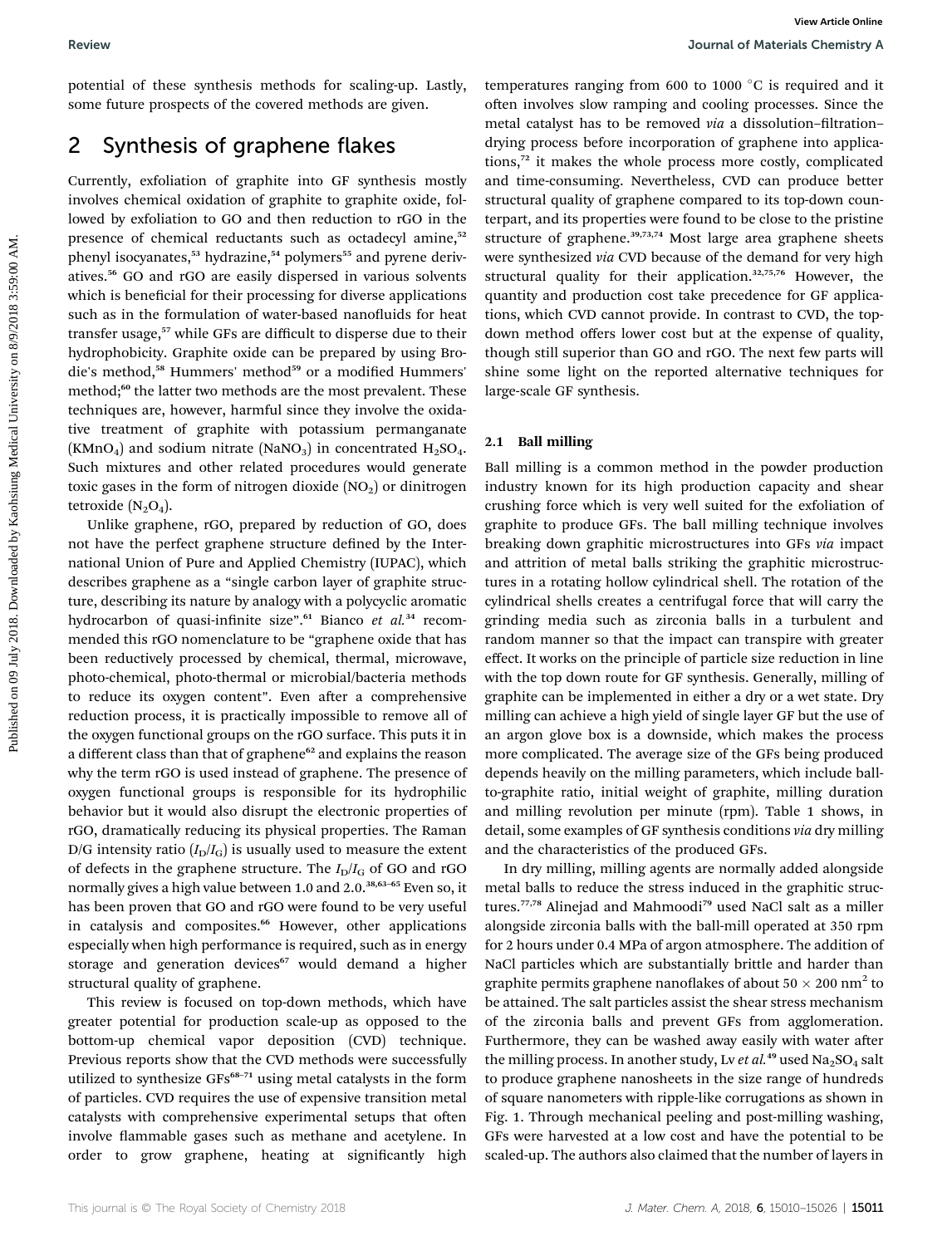### Dry milling conditions

| Dry milling conditions                       |                                    |                                       |                                                                                                                                                                            |                                                                                                                                                                     |            |
|----------------------------------------------|------------------------------------|---------------------------------------|----------------------------------------------------------------------------------------------------------------------------------------------------------------------------|---------------------------------------------------------------------------------------------------------------------------------------------------------------------|------------|
| Setup                                        | Milling agent                      | Speed, duration,<br>environment       | Characteristics of<br>produced graphene                                                                                                                                    | Remarks                                                                                                                                                             | References |
| Planetary ball-mill,<br>zirconia ball        | NaCl                               | 350 rpm, 2<br>hours, 0.4 MPa<br>of Ar | Multilayer GF, size = $50 \times$<br>$200$ nm <sup>2</sup>                                                                                                                 | Use NaCl as a miller which<br>could be washed away<br>easily after milling                                                                                          | 79         |
|                                              | Melamine $(Na_2SO_4)$              | 100 rpm, 30 min,<br>air               | $I_{\rm G}/I_{\rm D} = \sim 2.4, L_{\rm a} = \sim 40$ nm                                                                                                                   | Melamine disappeared<br>upon washing with hot<br>water                                                                                                              | 80         |
| Stainless steel jar mill                     | Melamine                           | 150 rpm, 24<br>hours                  | Graphene nanosheets with<br>size in the range of<br>hundreds of square<br>nanometers, $I_{\rm D}/I_{\rm G} = 0.507$<br>(for $200:1$ of miller to<br>graphite weight ratio) | Use $Na2SO4$ as a miller<br>which can be washed away<br>easily after milling. XPS<br>showed that GFs were not<br>deeply oxidized during<br>ball-milling             | 49         |
| Planetary mill                               | Ammonia borane<br>$(NH_3BH_3)$     | 150 rpm, 4 hours                      | Single or few-layer GF, <6<br>layers, $I_{\rm D}/I_{\rm G}$ < 0.5                                                                                                          | Ammonia borane could be<br>removed using ethanol                                                                                                                    | 81         |
| Planetary ball-mill,<br>stainless steel ball | Milling agent $=$ dry ice<br>(KOH) | 500 rpm, 48<br>hours                  | Edge carboxylated<br>graphite, $I_{\rm D}/I_{\rm G} = 1.16$                                                                                                                | End product was graphite,<br>purification required<br>Soxhlet extraction with 1 M<br>HCl to completely acidify<br>carboxylates and to remove<br>metallic impurities | 40         |

It has been demonstrated in the past that stress reduction in graphitic materials can be achieved by wet milling. Table 2 lists some of the examples of GF synthesis via wet milling. Knieke et al.<sup>82</sup> and Yao et al.<sup>41</sup> successfully produced GFs from graphite powder in a wet milling process, i.e. in an anionic surfactant, sodium dodecyl sulfate (SDS). However, the drawback of using SDS is that it can adsorb on the surface of GF and is hard to remove. This is the reason why other solvents such as N,Ndimethylformamide (DMF),<sup>83</sup> naphthol polyoxyethylene ether

Kim et al.<sup>88</sup> used wet-milling via a planetary ball-mill to produce GFs which were then used for nanofluid application. It was found that 600 rpm of the planetary ball-mill yielded larger particle size GFs (757.5 nm) than at 200 rpm (328 nm). The authors attributed this occurrence to the weight of the zirconia balls and excessive centrifugal forces that eventually disrupted the collision interactions between the metal balls and the starting material. GFs of smaller size show a higher surface area and they are more efficient in heat transfer. Besides, low speed ball-milling can minimize intense shock stress that can damage the graphite in-plane crystal; the shear stress is the dominant

Washing



**Ball milling**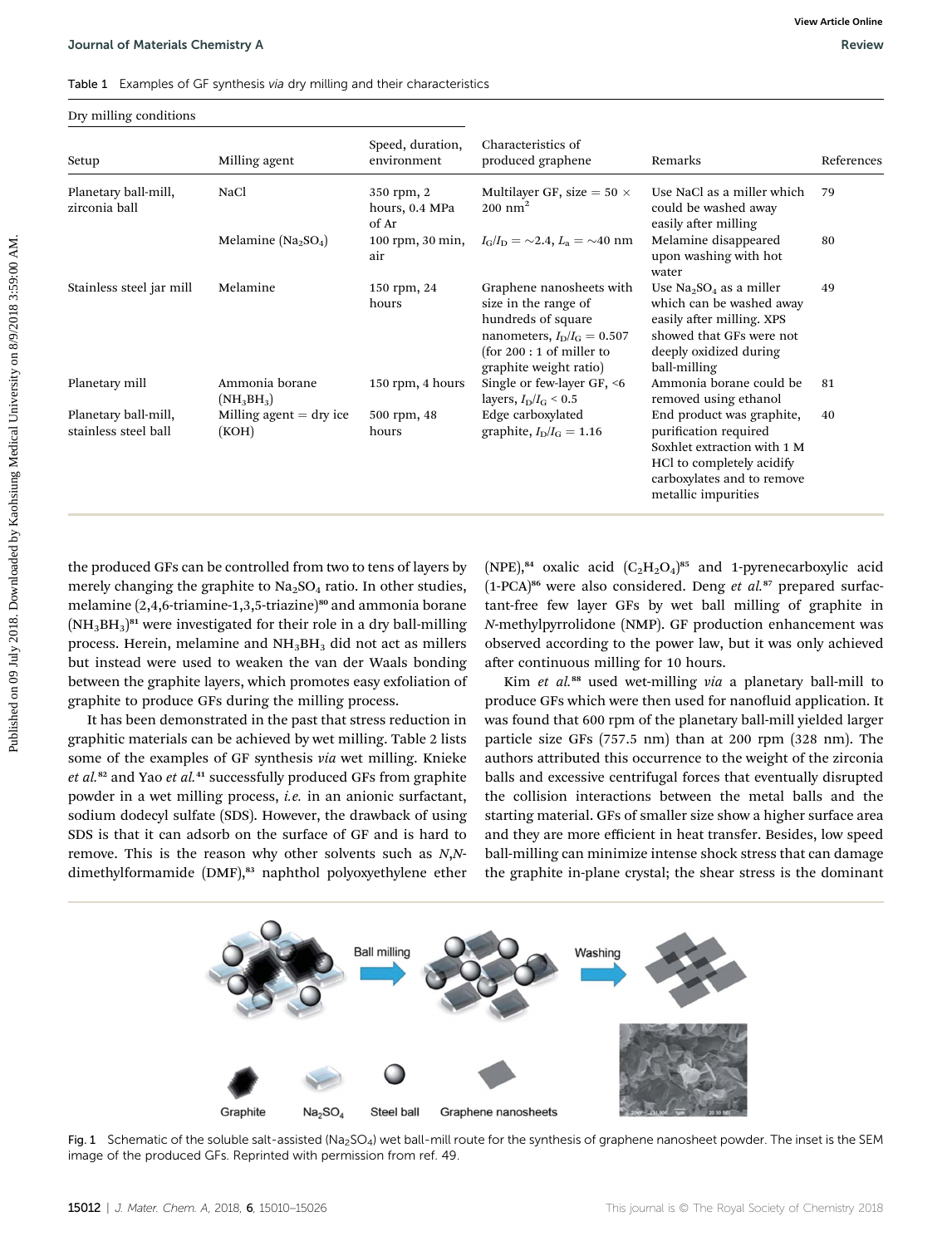| Table 2 Examples of GF synthesis via wet milling and their characteristics |  |
|----------------------------------------------------------------------------|--|
|----------------------------------------------------------------------------|--|

| Equipment, ball type,<br>ball size                                | Surfactant/solvent                     | Speed, duration          | Graphene characteristics                                                                                                     | Remarks                                                                                         | References |
|-------------------------------------------------------------------|----------------------------------------|--------------------------|------------------------------------------------------------------------------------------------------------------------------|-------------------------------------------------------------------------------------------------|------------|
| Ceramic grinding<br>chamber, yttria zirconia<br>ball, 50 & 100 µm | Sodium dodecyl sulfate<br>(SDS)        | 233-2100 rpm, 3<br>hours | Mono- and multilayer, 25 g<br>L <sup>-1</sup> produced, $I_{\rm D}/I_{\rm G} = \sim 0.6$                                     |                                                                                                 | 82         |
| Zirconia ball, 2 mm                                               | <b>SDS</b>                             | 100 rpm, 12<br>hours     | Monolayer and few-layer,<br>$I_{\rm D}/I_{\rm G} \leq 0.05$                                                                  | Wet-milling was<br>subsequently followed by<br>sonication for 2 hours with<br>80 W power output | 41         |
| Milling container                                                 | N-methylpyrrolidone<br>(NMP)           | 500 rpm, 10<br>hours     | Multilayer, production rate<br>$= 0.0085 \text{ mg } \text{mL}^{-1} \text{ h}^{-1}, I_{\text{D}}/$<br>$I_{\rm G}=\sim\!0.24$ | Wet milling in $N$ -<br>methylpyrrolidone                                                       | 87         |
| Planetary ball-mill,<br>zirconia ball, 1 mm                       | Distilled water                        | $200$ rpm, 1 hour        | GF particle size = 328 nm, $\lambda$<br>$= 680$ mW m <sup>-1</sup> K <sup>-1</sup>                                           | The GFs produced were<br>used in nanofluids based<br>on distilled water                         | 88         |
|                                                                   | $N, N$ -<br>Dimethylformamide<br>(DMF) | 300 rpm, 30<br>hours     | Single- and few-layer GF <4<br>layers, $I_{\rm D}/I_{\rm G} = \sim 0.34$                                                     | DMF was a toxic solvent<br>with a high boiling point of<br>153 °C                               | 89         |
| Tungsten carbide jar                                              | Methanol                               | 300 rpm, 30<br>hours     | Few layer graphene, $I_D/I_G =$<br>0.37-0.38, electrical<br>conductivity = $6700 S m^{-1}$                                   | 1-Pyrenecarboxylic acid<br>$(C_{17}H_{10}O_2)$ was used as an<br>exfoliant                      | 86         |
| Stainless steel pot,<br>stainless steel ball, 5<br>mm             |                                        | 500 rpm, 12<br>hours     | Chemically functional<br>trilayer and few layer<br>graphene, $I_{\rm D}/I_{\rm G} = 0.025$<br>(after heat treatment)         | Oxalic acid $(C_2H_2O_4)$ was<br>used as a milling agent                                        | 85         |

force in the process. The exfoliation and fracture of the graphite particles were generally caused by shear and compression forces generated from the motion of the balls. Compression forces are predominant at the beginning as the size of graphite is large whereas the shear force can cleave graphite from their outer surfaces as the lateral size of the GFs gets smaller and the van der Waals forces weaken. It is important to avoid excessive compression forces so as not to damage the crystallinity of graphene. To minimize damage on the GFs, a shear-force dominated mechanism needs to be ensured and this is the reason why a low milling speed was practiced. This, however, increases the processing time.

In contrast to dry milling, wet milling does not require the presence of protecting gas to minimize GF oxidation but demands an additional purification step to remove the used exfoliants and solvents after the completion of the milling process. Occasionally, due to intensive reactions between the solution and the graphitic materials along with the milling forces, it can cause further contamination to the resulting graphene. It seems that both routes have their pros and cons but in terms of scale, quality and volume of produced GFs, dry milling does tick all the boxes. Overall, the ball-milling technique has some advantages: production of high quality GFs, it is highly scalable and the size of GFs can be varied by a simple modification of the milling parameters, but most often this method involves long processing cycles that reduce the yield rate of GF production.

### 2.2 Explosion and shockwaves

In the past, fullerene and carbon nanotubes were obtained by exploding graphite, iron and nickel wires in organic

Graphene synthesis via detonation was first discovered by Nepal et al.<sup>93</sup> who produced gram scale graphene nanosheets via controlled detonation of acetylene  $(C_2H_2)$  in the presence of  $O_2$ . The experimental setup being utilized was the same for normal carbonaceous soot synthesis. However, the peak detonation temperature was roughly twice (4000 K) the combustion temperature for soot production. As a result, most hydrogen was removed from the main chamber leaving just pure carbon with graphene-like characteristics. The presence of GFs after detonation-driven synthesis was verified by Raman spectroscopy and it was found that the best structural quality of GFs can be obtained at high  $O_2$  to  $C_2H_2$  ratios. The authors suggested that during the detonation, which only lasted about 15 ms, the hydrocarbon was first converted into free carbon atoms and ions. The chamber was then allowed to cool to 300 K at which the carbon atoms and ions condensed into carbon nanoparticles that quickly aggregated into GFs. Most of the hydrogen from acetylene was removed from the chamber together with oxygen. Otherwise, carbonaceous soot has been found within the chamber.

Gao et al.<sup>94</sup> managed to produce mono- and few-layer GFs via explosion generated by electric wire explosion charge voltage on high-purity graphite sticks in distilled water at ambient temperature. During this short burst of energy carried by the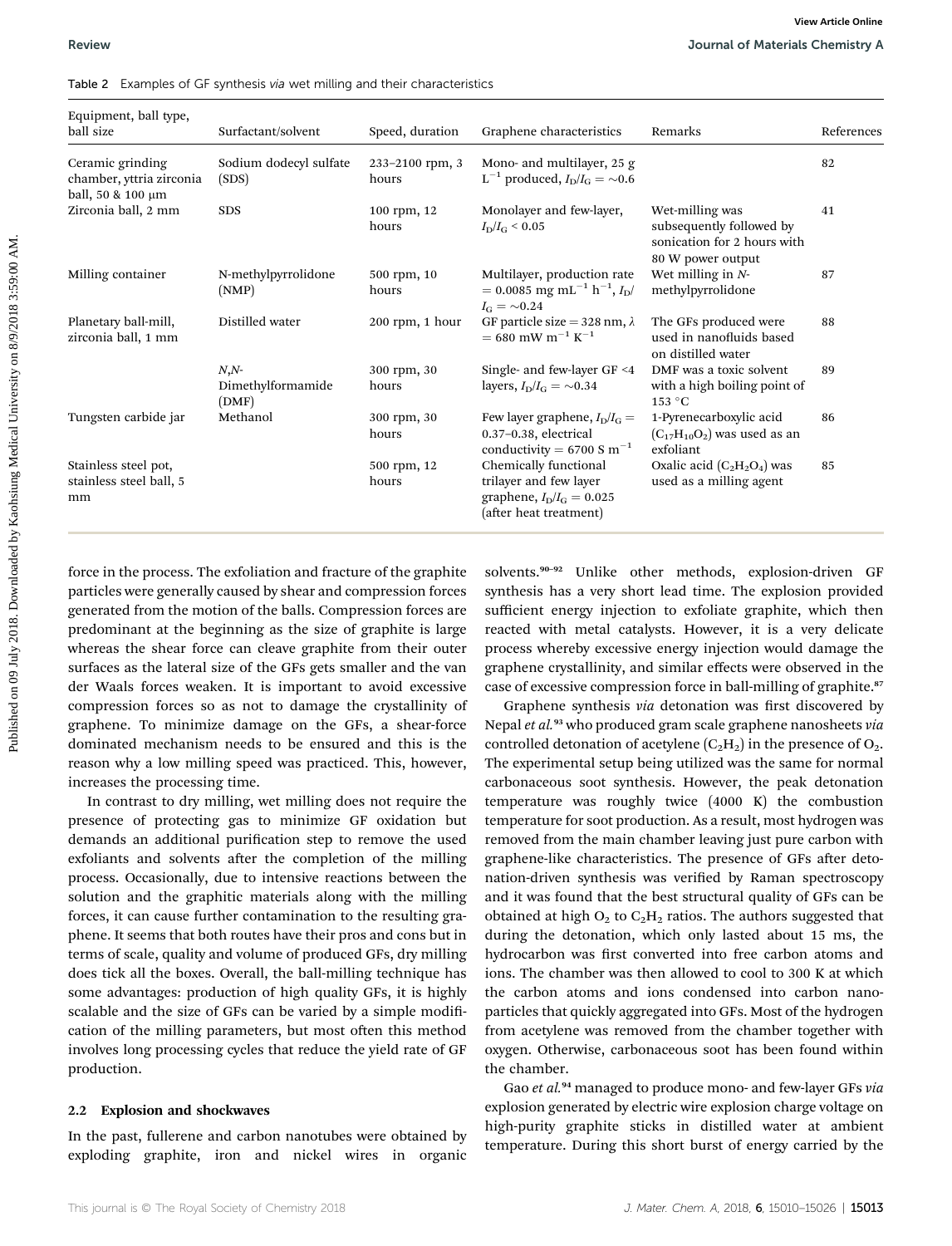explosion, the graphite was exfoliated and broken into smaller pieces of GFs. The schematic diagram in Fig. 2 illustrates the mechanism of the explosion process for graphene synthesis. The energy injection or explosion needs to be powerful enough to overcome the van der Waals forces but not too powerful that it could completely disrupt the fundamental crystallinity of graphene. In this case, less than 10 layers of graphene can be obtained within the charging voltage of 21–25 kV and the optimal value to get monolayer graphene was found to be around 22.5 to 23.5 kV.

Meanwhile, Yin et al.<sup>95</sup> took a different approach. They synthesized GFs via a one-step shockwave-driven treatment. Instead of just breaking graphite into smaller pieces of GFs, herein, three compounds in the form of calcium carbonate  $(CaCO<sub>3</sub>)$ , magnesium  $(Mg)$  and ammonium nitrate  $(NH<sub>4</sub>NO<sub>3</sub>)$ were used concurrently as the carbon source, reductant and nitrogen-doping source, respectively. Nitromethane  $(CH_3NO_2)$  was used as the main charge to thrust the steel flyer to a high velocity (1 to 3 km  $s^{-1}$ ) within the stainless steel sample container. The subsequent explosion initiated extremely rapid shock-induced decomposition and chemical reaction that converted carbonate into multilayer graphene and nitrogen-doped graphene as shown in eqn (1) to (3) and Fig. 3. The same template was then used to synthesize few-layer graphene (FLG) sheets from dry ice (solid  $CO<sub>2</sub>$ ) with calcium hydride (CaH<sub>2</sub>) and  $NH_4NO_3.^{96}$  In this work, an electronic detonator was utilized with the main charge being cyclotrimethylenetrinitramine or RDX  $(C_3H_6N_6O_6)$ , which initiated the shockwave. The whole operation per process cycle was tightly controlled to be completed within 90 s. The shockwave explosion normally lasted for a very short duration of around  $10^{-6}$  s. The rest of the lead time was to give time for the recovered container to settle down before it is safe to be opened to remove the sample.



Fig. 2 Illustration of the proposed mechanism for the formation of graphene nanosheets in electrical explosion of graphite sticks. Reprinted with permission from ref. 94.



Fig. 3 Illustration of the proposed mechanism for shockwave-induced synthesis of graphene from carbonate. Reprinted with permission from ref. 95.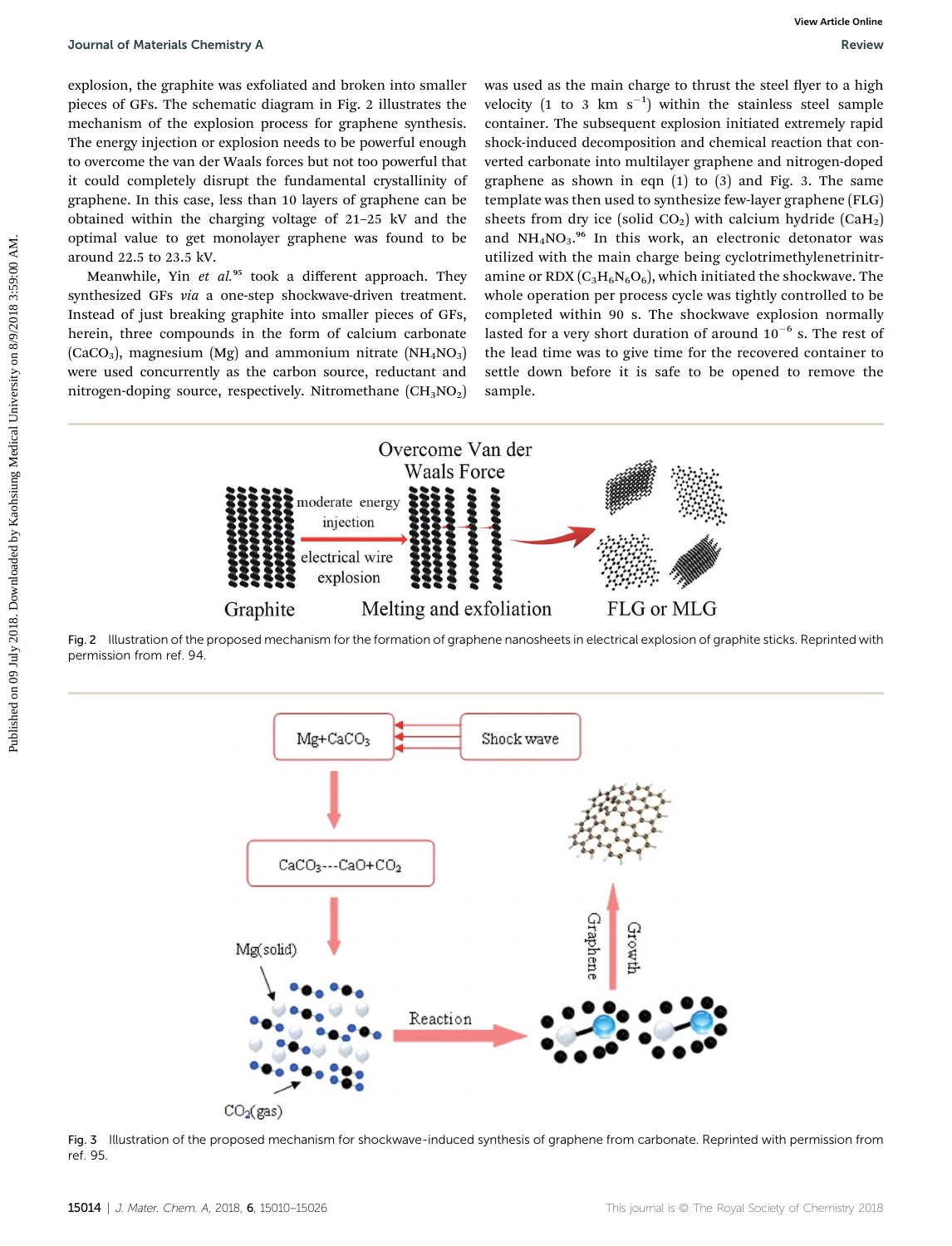$2Mg + CO<sub>2</sub> \rightarrow C^{\dagger} + 2MgO$  (2)

 $C^{\star} \rightarrow$  graphene (3)

Table 3 compiles the studies related to explosion and shockwave exfoliation that have been described earlier. The main advantage of these methods is the significantly short processing time and thus they produce GFs at a high yield rate. However, they are quite dangerous and require strict safety precautions when executing experimental studies. This is probably the reason why the number of research groups undertaking these methods for GF synthesis is considerably low but more studies would be possible if a clear standard consideration of safety and the detailed procedure in the operation process involved are available. These methods generally operate in a very delicate manner and they require precise control of the reaction conditions since the system is quite sensitive to even a small change in processing parameters that can have an enormous effect on the quality of GFs produced. This attested to the complexity of the process, which may be due to its infancy for GF synthesis, but it might be the answer to the mass-production of GFs in the future. More studies are needed to be done in a more systematic approach to refine the current explosiondriven methods by optimizing the reaction conditions for GF synthesis. Positive  $\begin{array}{l} \text{D} \text{curve} \end{array}$ <br>  $\begin{array}{l} \text{D} \text{preve} \text{two 100} \\ \text{D} \text{preve} \text{two 100} \\ \text{D} \text{preve} \text{two 100} \\ \text{D} \text{preve} \text{two 100} \\ \text{D} \text{preve} \text{two 100} \\ \text{D} \text{preve} \text{two 100} \\ \text{D} \text{preve} \text{two 100} \\ \text{D} \text{preve} \text{two 100} \\ \text{D} \text{preve$ 

### 2.3 Sonication

Sonication is a potent tool for extracting nanomaterials from the bulk starting material<sup>97,98</sup> and it was also widely used to

suppress the aggregation of carbon nanomaterials in solvents. Before graphene became prevalent, there were a number of groups that had studied exfoliation of CNTs in solvents.<sup>99</sup> One of them, Bergin et al.<sup>100</sup> found that solvents with surface energy close to that of CNTs would be a good medium to disperse them. Graphite has a surface energy comparable to that of CNTs, and hence, the exfoliation of graphite to graphene in certain solvents that had been used for CNTs would be possible. When solvents with surface energies close to that of graphene are used (*i.e.* around 68 mJ m<sup>-2</sup>),<sup>101</sup> the mixing enthalpy is minimized, which favors the graphite exfoliation process.

Khan et al.<sup>102</sup> demonstrated the preparation of GFs in NMP at a concentration up to 1.2 mg mL<sup>-1</sup> via an extended bath sonication for up to 460 h or  $\sim$  19 days. NMP is a good solvent for exfoliation of graphite via sonication, but unfortunately, its high boiling temperature of 202  $\degree$ C forbids its easy removal.<sup>103</sup> GFs dispersed in high boiling point solvents have been transferred to a low boiling point solvent via solvent exchange<sup>104</sup> but the obvious solution would be direct exfoliation of graphite to graphene in a low boiling point solvent that can also provide a more stable dispersion. O'Neill et  $al.^{105}$  demonstrated this by exfoliating graphite via a low power sonication bath in chloroform (CHCl<sub>3</sub>; boiling point = 61.2 °C), isopropanol (C<sub>3</sub>H<sub>7</sub>OH; boiling point = 82.6 °C) and acetone (C<sub>3</sub>H<sub>6</sub>O; boiling point = 56.0  $^{\circ}$ C).

At this point, it is obvious that many research groups have used NMP as a solvent for sonication assisted graphene exfoliation. This is due to the fact that the surface energy of NMP well matches with that of graphene, favoring exfoliation to occur freely.<sup>103</sup> However, NMP does not only possess a high boiling point but it is also relatively expensive. Water can be a good alternative but unfortunately, it has a very high surface energy to

|  | Table 3 Examples of GF synthesis via explosion and shock-waves and the characteristics of produced graphene |  |  |  |  |  |  |  |  |  |  |  |  |  |
|--|-------------------------------------------------------------------------------------------------------------|--|--|--|--|--|--|--|--|--|--|--|--|--|
|--|-------------------------------------------------------------------------------------------------------------|--|--|--|--|--|--|--|--|--|--|--|--|--|

| Explosion or shock-wave conditions                                   |                                                                              |                                                                                                                                        |                                                                                                                                           |                                                                                                                                                           |            |  |
|----------------------------------------------------------------------|------------------------------------------------------------------------------|----------------------------------------------------------------------------------------------------------------------------------------|-------------------------------------------------------------------------------------------------------------------------------------------|-----------------------------------------------------------------------------------------------------------------------------------------------------------|------------|--|
| Equipment, main<br>charge                                            | Carbon source,<br>reductant, nitrogen<br>source                              | Explosion conditions                                                                                                                   | Characteristics of<br>produced graphene                                                                                                   | Remarks                                                                                                                                                   | References |  |
| Cylindrical<br>aluminium<br>chamber                                  | Acetylene $(C_2H_2)$                                                         | Peak detonation temp.<br>$=$ 4000 K, peak<br>$d$ detonation pressure $=$<br>$\sim$ 13.3 atm, $t_{\text{Detination}} =$<br>$\sim$ 15 ms | Mono- to tri-layers, size $=$<br>35-250 nm, $I_{\rm D}/I_{\rm G} = \sim 0.28$ -<br>1.33, specific surface area $=$<br>23-187 $m^2 g^{-1}$ | $Detonator = spark$<br>generator ignition system,<br>production rate = 300 g $h^{-1}$                                                                     | 93         |  |
| Cylindrical stainless<br>steel explosion<br>chamber                  | Graphite stick                                                               | Optimal charging<br>$voltage = 22.5 - 23.5$ kV                                                                                         | Mono- and few-layer, $I_{2D}/I_G$<br>$= 1.83 - 2.09$ , $I_{\text{D}}/I_{\text{G}} = 0.06 -$<br>0.12                                       | Complex purification step<br>with $4.4 M 15\%$ HCl being<br>used                                                                                          | 94         |  |
| Stainless steel<br>sample container,<br>nitromethane<br>$(CH_3NO_2)$ | Calcium carbonate,<br>magnesium,<br>ammonium nitrate                         | Impact velocity $= 3.37$<br>$km s^{-1}$ , shock pressure<br>$= 22.1$ GPa, shock<br>$temp. = 5215 K$                                    | Multilayer and nitrogen-<br>doped, $I_{2D}/I_G = 1.43$ , $I_D/I_G$<br>$= 0.6$ , FWHM <sub>2D</sub> $= 41$                                 | For purification, nitric acid<br>was used under heating<br>conditions. Then, the<br>sample needs to be filtered<br>and freeze dried                       | 95         |  |
| $RDX (C_3H_6N_6O_6)$                                                 | Dry ice (solid $CO2$ ),<br>calcium hydride<br>$(CaH2)$ , ammonium<br>nitrate | Impact velocity $= 3.37$<br>$km s^{-1}$ , shock pressure<br>$= 22.1$ GPa, shock<br>$temp. = 5215 K$                                    | Nitrogen doped few layer<br>and few layer, $I_{2D}/I_G = 1.63$ ,<br>$I_{\rm D}/I_{\rm G}=0.89$                                            | Diluted hydrochloric acid<br>was used for purification.<br>RDX is a more energetic<br>explosive than<br>trinitrotoluene (TNT)<br>which is quite dangerous | 96         |  |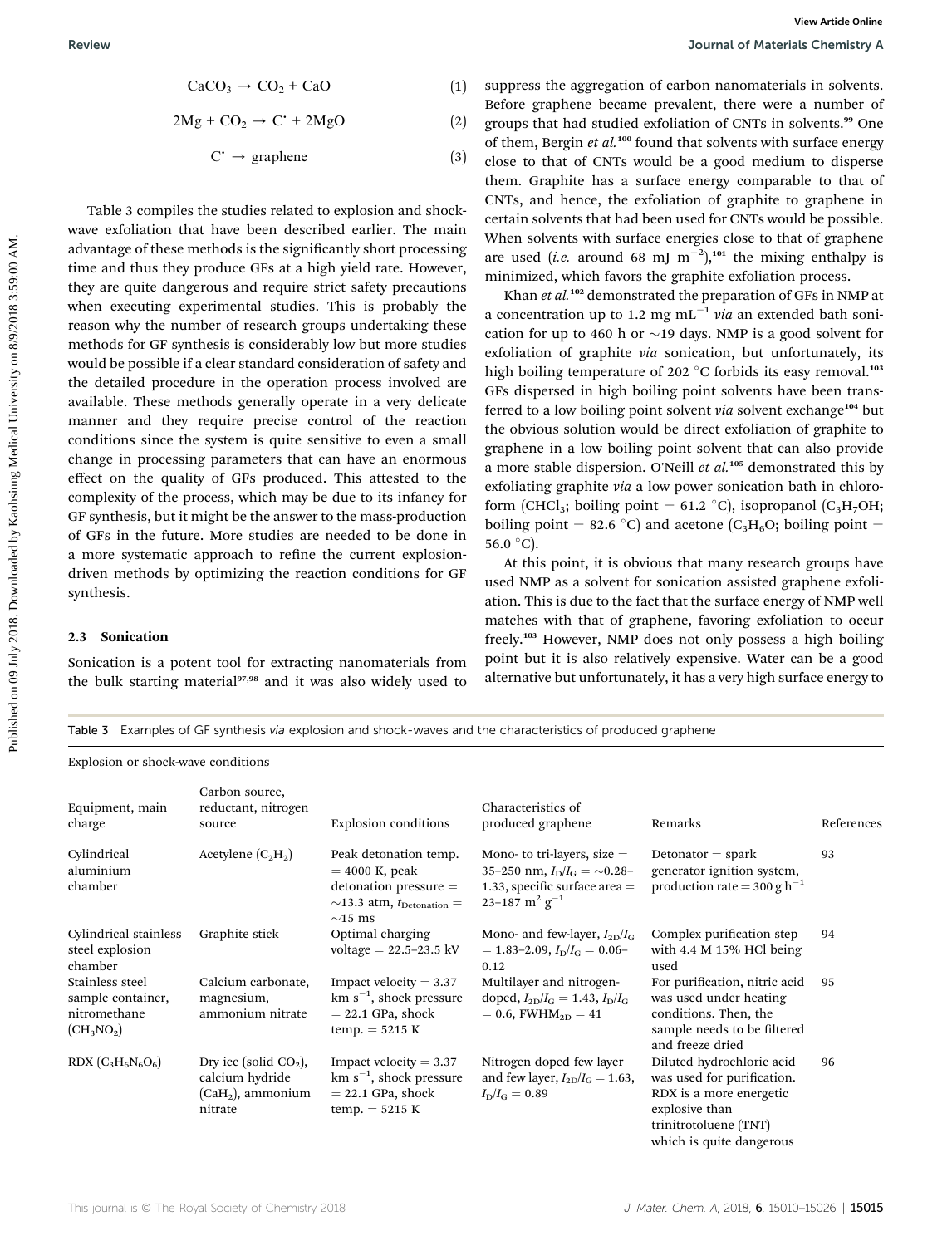be used as an exfoliant for graphene. Not to mention, graphene is hydrophobic in nature. With these factors in mind, Lotya et al.<sup>106</sup> dispersed graphite in surfactant–water solutions, with sodium dodecylbenzene sulfonate (SDBS) as the surfactant, in a low power sonic bath for 30 min. The exfoliated GFs and graphitic flakes were stabilized against re-aggregation by Coulomb repulsion due to the adsorbed surfactants. It would take around 6 weeks for the larger flakes to sediment. Other types of surfactants such as bile salt sodium cholate  $(C_{24}H_{41}NaO_6)$ ,<sup>107</sup> 7,7,8,8-tetracyanoquinodimethane (TCNQ;  $C_{12}H_4N_4$ <sup>108</sup> and cetyltrimethylammonium bromide (CTAB;  $C_{19}H_{42}BrN$ <sup>109</sup> have also been investigated.

Sonication-driven graphene synthesis can be done either by using bath-sonication or tip-sonication. Bath-sonication is cheaper but has a serious reproducibility issue. The sonic energy emitted to the sample in bath-sonication can vary depending on the water level, volume of dispersion, vessel shape, power output and exact position of the sample. It also tends to take a longer processing time, which can lead to water evaporation. To enhance the performance of bath-sonication, a pressurized ultrasonic bath reactor can be used to intensify the generated ultrasound. For instance, Štengl<sup>110</sup> synthesized non-oxidized GFs from powdered natural graphite via highintensity cavitation fields in a pressurized (5 bar) ultrasonic

Table 4 Examples of GF synthesis via sonication and their characteristics

reactor. The cavitation fields that involve the oscillations and collapse of cavities (bubbles) in the liquid provided the source of energy to enhance a wide range of chemical processes and provide physical effects to break down the graphite into GFs.<sup>111</sup>

Table 4 compiles all the work related to the aforementioned sonication-driven processes for GF synthesis. In summary, the exfoliation of graphite via the sonication route is heavily dependent on the type of solvent and surfactant being used to contain the graphite. It can be concluded that it is essential for the medium to have the required surface energy that matches well with that of graphite, thus favoring the exfoliation process to occur. Since the surface energy of graphene is close to that of CNTs, the type of suitable solvent and surfactant can be easily determined because there have been a wide range of studies conducted on these materials for CNT dispersion in the last two decades. This, among others, fosters the fast advancement of this technique. Another advantage of solvent-based techniques for GF synthesis is the readiness of the solution post-exfoliation process to be immediately used for various solution-based applications such as nanofluids, spray painting, spin coating, etc. The yield of GFs from the sonication-driven exfoliation process is considerably low but improvement can be achieved by prolonging the sonication time but at the expense of the quality of the produced GFs. In most cases, this technique From the Metricia Chemicary Asteria Chemicary Asteroid Dealer Control on Dealer Control on Dealer Research in the statistical University of Control on Dealer Control on Dealer Control on Dealer Control on Dealer Control

| Sonication conditions                                                                         |                                                                                                       |                                      |                                                                                                                                                                               |            |
|-----------------------------------------------------------------------------------------------|-------------------------------------------------------------------------------------------------------|--------------------------------------|-------------------------------------------------------------------------------------------------------------------------------------------------------------------------------|------------|
| Equipment                                                                                     | Starting material, solvent/<br>surfactant                                                             | Sonication time, sonication<br>power | Graphene quality                                                                                                                                                              | References |
| High pressure ultrasound<br>reactor (HPUS), pressure $= 5$<br>bar                             | Graphite ore,<br>dichloromethane ( $CH_2Cl_2$ ) or<br>octanol $C_8H_{17}OH$                           | 10, 30, 50 minutes, 1.3 kW           | Few layer, size = $\sim$ 380-1100<br>nm                                                                                                                                       | 113        |
| Sonication was preceded by<br>pressing and homogenization                                     | Carbon nanotubes, NMP                                                                                 | 15 minutes                           | GFs, size = $\sim$ 40-50 nm, $I_{\rm D}/I_{\rm G}$ =<br>$1.02 - 1.30$                                                                                                         | 114        |
| Low power sonic bath                                                                          | <b>SDS</b>                                                                                            | 30 minutes                           | Monolayer ( $\sim$ 3%), multilayer<br>(<5 layers), $I_{D}/I_{G} = 0.4$                                                                                                        | 106        |
| Pressurized ultrasound<br>reactor, pressure $=$ 5 bar, flow<br>rate = 10 mL min <sup>-1</sup> | Natural graphite, aqueous<br>ethylene glycol $(C_2H_6O_2)$                                            | 50 minutes, 1 kW                     | Non-oxidized GFs, $I_D/I_G = \sim 1.2$                                                                                                                                        | 110        |
| Bath sonicator                                                                                | Natural graphite, NMP                                                                                 | $\sim$ 460 hours, 23 W               | Multilayer graphene (<10<br>layers), graphene<br>concentration = $\sim$ 1.2 mg<br>$mL^{-1}$ , mean flake length = >1<br>$\mu$ m, $I_D/I_G = 0.3 - 0.6$                        | 102        |
| Low power sonic bath                                                                          | Natural graphite, chloroform<br>$(CHCl3)$ or isopropanol<br>$(C_3H_7OH)$                              | 48 hours, $\sim$ 16 W                | Multilayer graphene, <10<br>layers for chloroform, <6 layers<br>for isopropanol, length $=\sim1$<br>$\mu$ m, $I_D/I_G = \sim 0.35$ to $\sim 0.55$ (for<br>22-70 h sonication) | 105        |
|                                                                                               | Natural graphite flakes,<br>aqueous sodium cholate                                                    |                                      | Graphene conc. = 90 $\mu$ g mL <sup>-1</sup> ,<br>$I_{2D}/I_{G} = 0.8-2.1, I_{D}/I_{G} = \sim 0.93$                                                                           | 107        |
|                                                                                               | Commercial expanded<br>graphite, $7,7,8,8$ -<br>tetracyanoquinodimethane<br>$(C_{12}H_4N_4)$ anion    | 90 minutes                           | Single or few-layer, 2-3 layers,<br>graphene conc. $= \sim 15-20 \mu g$<br>$mL^{-1}$ , thickness = 2.36-2.97<br>nm                                                            | 108        |
|                                                                                               | Highly ordered pyrolytic<br>graphite (HOPG),<br>cetyltrimethylammonium<br>bromide $(C_{19}H_{42}BrN)$ | 4 h                                  | FLG, thickness $=$ ~1.18 nm                                                                                                                                                   | 109        |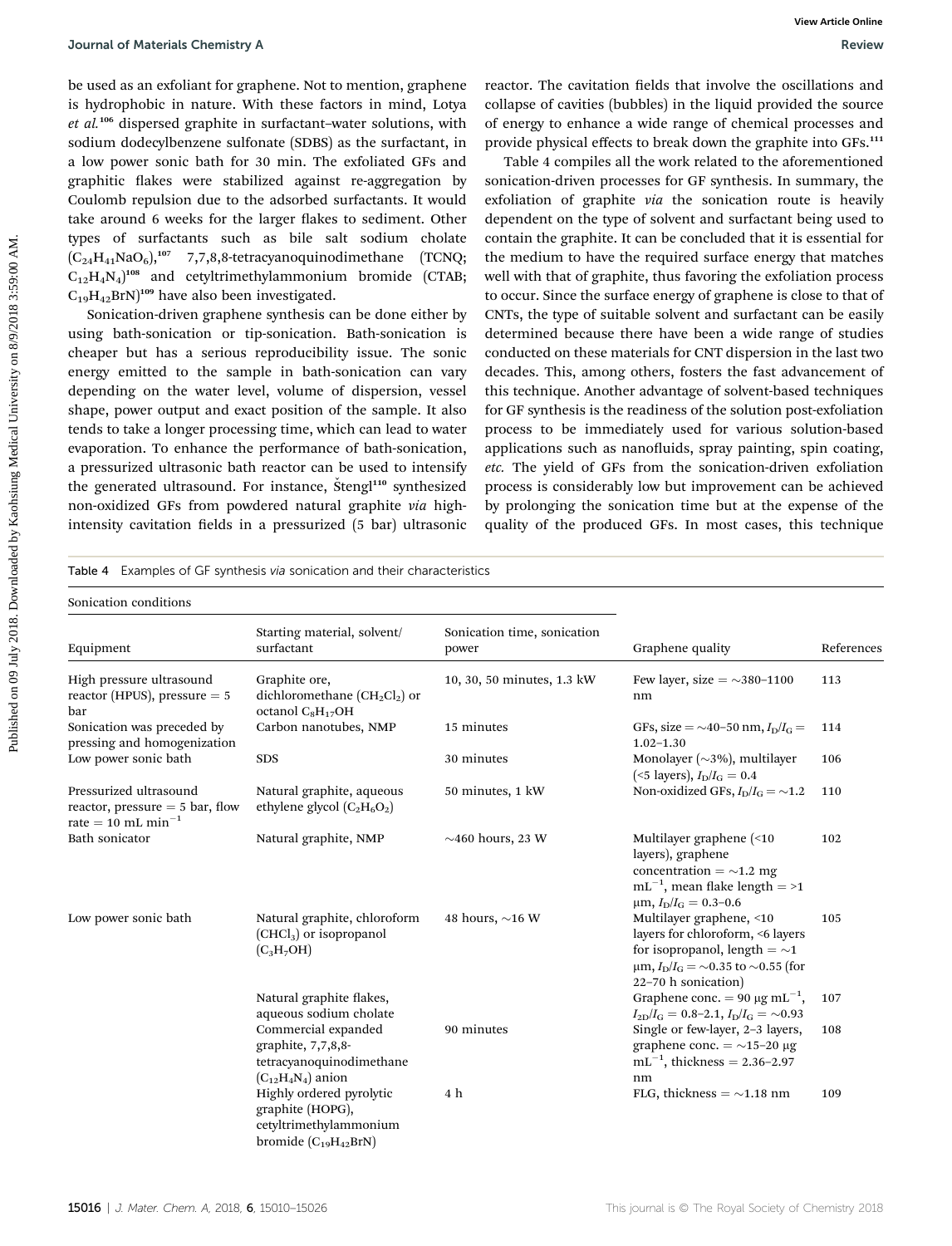would produce GFs with relatively inferior quality than the other techniques due to scission, which is a known effect induced by sonication that can destroy the graphene sheets and can cause a drastic drop of lateral dimensions of GFs.<sup>80,112</sup> Besides, the scalability of this technique is hampered by the utilization of ultrasound as the energy source.

### 2.4 Electrochemical exfoliation

In the past, electrochemical exfoliation has been employed on graphite oxide in electrolyte solutions such as sodium sulfate<sup>115</sup> and phosphate buffer saline (PBS;  $K_2HPO_4/KH_2PO_4$ ).<sup>43</sup> Nonetheless, the formed sp<sup>3</sup> defects cannot be efficiently transformed to  $sp<sup>2</sup>$  because graphite oxide was used as the starting material. Recent developments of using graphite as the starting material in electrochemical exfoliation were able to increase the quality and quantity of the produced GFs.

A quintessential experimental setup for electrochemical exfoliation would normally involve a working electrode and a counter electrode connected to a power source immersed in an electrolyte. The working electrode is the subject of the process and most often it is in the form of rods or foil made up of the graphitic material. The applied potential is the critical force in driving the reaction between the electrolyte and the electrodes leading to the exfoliation of graphite. Either anodic or cathodic potentials are able to drive ions typically from the electrolyte into the graphitic inter-layers, and these ions then promote structural deformation of graphite and break down into graphene.

The control of electrode potential is vital in altering the thickness and surface properties of exfoliated graphene. Morales et al.<sup>116</sup> found that graphene with different degrees of oxidation were obtained by controlling the electrochemical potential. In order to achieve higher precision in controlling the applied potential, a two-electrode system was deemed inadequate. In this regard, a three-electrode system was proposed. Aside from the working electrode and a counter electrode, a three-electrode cell setup has an additional reference electrode. If the working electrode operates as a cathode, then the counter electrode will function as an anode and vice versa. Electrochemically inert materials such as platinum or carbon are normally used as the counter electrodes in graphene exfoliation.<sup>117</sup> This is done to avoid any unwanted reaction from happening on the counter electrode that would taint the produced GF. The counter electrode is there to complete the circuit for current to flow along with the working electrode and the solution medium. On the other hand, the reference electrode does not take part in the electrochemical exfoliation.<sup>116</sup> There is little to no current flowing through the reference electrode. The reference electrode commonly functions as a reference to the working electrode without compromising the stability of the process. Alanyalioğlu et al.<sup>117</sup> investigated the use of a three-electrode system in SDS solution where the graphite rod, Pt foil and Pt wire function as the working electrode, counter electrode and quasi-reference electrode, respectively. The electrochemical process was divided into two steps. The first step involved the electrochemical intercalation of SDS into graphite which was then followed by

electrochemical exfoliation of the SDS-intercalated graphite electrode as shown in Fig. 4. By increasing the intercalation potential, the cyclic voltammograms shift to a positive potential, which was attributed to the increase of size or concentration of GFs in the suspensions. Furthermore, the presence of SDS surfactant prevents the GFs from re-stacking in the solution and yields a stable graphene suspension.

The commonly used graphite rod or foil possesses a rather limited surface area and only the outer part is exposed to the electrolyte solution for exfoliation. A graphitic material in the form of powder or porous scaffold would offer a significantly larger surface area, thus enhancing the efficiency of the exfoliation process resulting in yield improvement. Sharief  $et$   $al.^{118}$ explored this avenue by binding carbon black particles together with an electrically conductive polyaniline binder to form a porous electrode with higher surface area than the conventional graphite rod and foil. FLG was obtained from this process. In an earlier study, Alfè et al.<sup>119</sup> also synthesized GFs from strongly oxidized carbon black particles that require a multi-step chemical route involving harsh chemicals such as hydrazine hydrate ( $N_2H_4$ ). Besides, the yield of GF production can also be enhanced by using an acidic electrolyte but it can cause over-oxidation of graphite. This is the reason why an electrolyte system using aqueous inorganic salts at neutral pH was used in the work by Parvez et al.<sup>120</sup> and they showed a good balance between the quality and quantity of the produced GFs. Review **books** (and the state of the controlling that the electrodecimeal of the sub-interval on the state of the state of the state of the state of the state of the state of the state of the state of the state of the sta



Fig. 4 Schematic illustration of the proposed electrochemical exfoliation route to produce a graphene/SDS suspension. Reprinted with permission from ref. 117.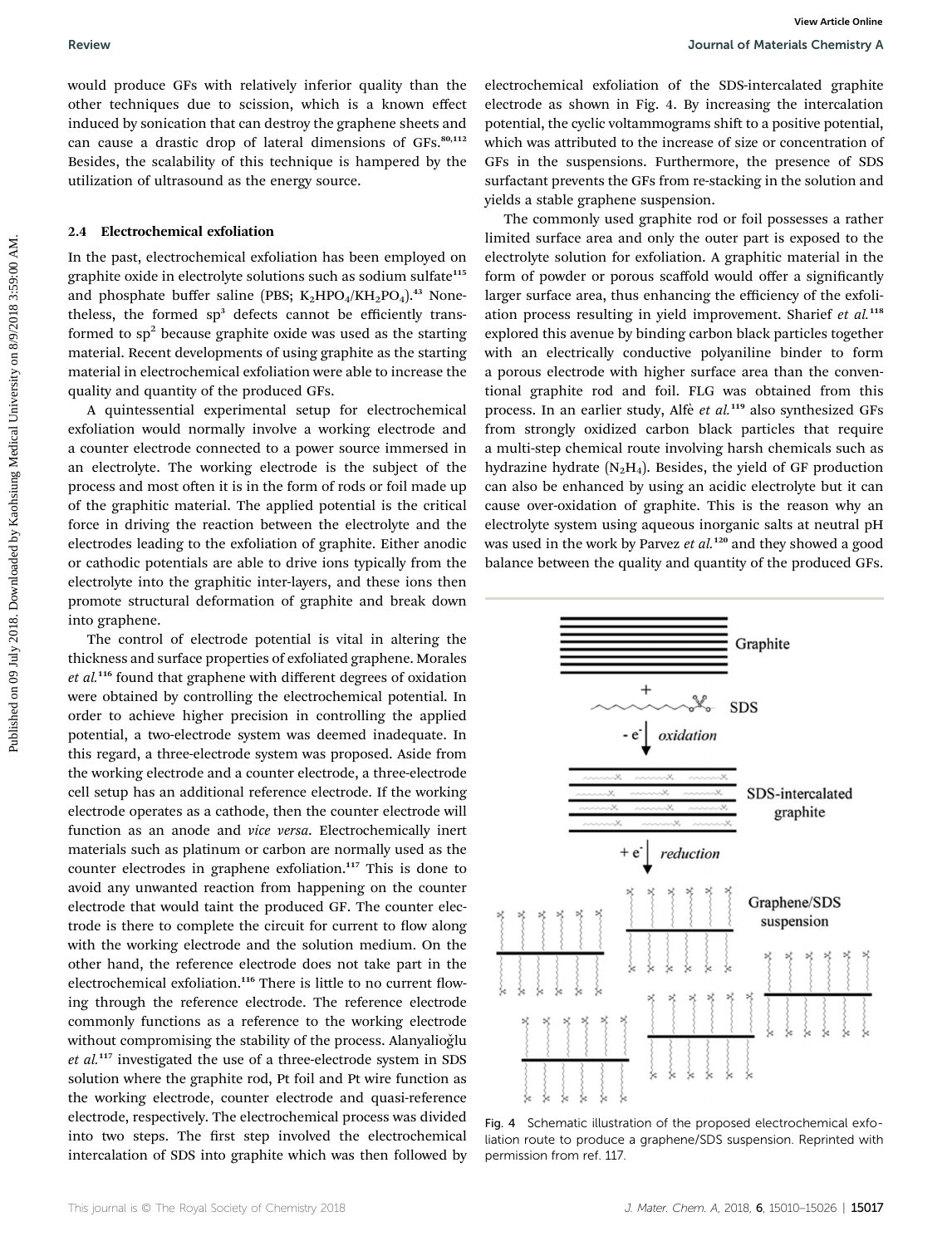As indicated earlier, electrochemical exfoliation can be performed under anodic and cathodic potentials. The former promote anions of the electrolyte to intercalate into the layerstructured anode due to the electrical field. Simultaneously, it will also intensify the splitting of water into hydroxyl radicals which are highly oxidative mainly towards the graphite electrode.<sup>121</sup> Anodic exfoliation usually involves the use of aqueous electrolytes such as sulfuric acid, sodium benzoate, sodium citrate and triethyl-methylammonium-methylsulfate  $(TEMAMS),<sup>122,123</sup>$  resulting in the generation of HO\* radicals from water electrolysis which can disrupt the graphitic structure. Yang et al.<sup>121</sup> carried out electrochemical exfoliation in the presence of antioxidants with the intention of suppressing the formation of radicals. TEMPO (2,2,6,6-tetramethylpiperidin-1 yl)oxyl) assisted electrochemical exfoliation was used to produce large graphene nanosheets with an extremely high carbon to oxygen ratio  $(\sim 25.3)$ . Meanwhile, the generation of oxygenated functional groups is minimal in cathodic exfoliation because it employs an organic electrolyte, which is non-oxidizing, in contrast to the aqueous solution used in anodic exfoliation. Therefore, cathodic exfoliation is preferred to minimize the formation of graphite oxide but anodic intercalation is more efficient in terms of the duration of the exfoliation process.<sup>116</sup> Depending on the pH, type and concentration of electrolyte used, the commonly applied potential in anodic exfoliation is +10 V or below.44,112,114,117 However, cathodic exfoliation would require a substantially greater potential (up to  $-30$  V in one case)<sup>124</sup> to produce graphene since a lower cathodic potential would lead to an inefficient and slower exfoliation process.<sup>125</sup> This is the reason why a cathodic route normally relies on the subsequent process such as sonication in order to complete the exfoliation process if a lower applied potential is used.<sup>116,126</sup> Fournal of Meterials Chemisty A<br>
Now include the content of the content of the content of the content of the content of the content of the content of the content of the content of the content of the content of the content

Regarding the mechanism of the electrochemical exfoliation method, it depends on the type of applied potential utilized towards the working electrode<sup>127</sup> that determines whether it is cathodic or anodic. In cathodic exfoliation, negative current supplies electrons to graphite, creating a negatively charged graphite. The negative charge condition promotes positive charge ions to intercalate between the interlayer spacing of graphene.128,129 The same is true for the opposite. Positive current withdraws electrons from graphite, creating a positively charged graphite, which promotes intercalation of negative ions between the interlayer spacing of graphene. Exfoliation of graphite occurs as the intercalation or insertion of ions into the interlayer spacing of graphene opening up the van der Waals gap between the graphene layers and subsequent expansion would eventually cause separation from one another. In some cases, the intercalant or cointercalant species evolve into gases, which then assist the exfoliation of the graphite layers. For example, Parvez et al.<sup>120</sup> used aqueous  $(NH_4)_2SO_4$  solution in a 2-electrode cell anodic exfoliation setup. When enough energy was supplied to the process, oxygen and carbon dioxide gases were produced which aided the exfoliation of graphite layers. In another study, the Li<sup>+</sup>/propylene carbonate electrolyte was used and propylene gas was detected from the decomposition of the organic solvent on the cathode.<sup>126</sup>

In general, electrochemical exfoliation was normally chosen to synthesize GFs because it is facile, economic, environmentally

friendly, non-destructive and operates at ambient pressure and temperature. Furthermore, it is a versatile technique in a way that the characteristics of the produced GFs can be controlled easily, for instance the GF thickness can be modulated by merely adjusting the electrode potential. Besides, a high yield rate of GFs can be achieved using this technique due to its relatively short processing time. For mass production, anodic exfoliation is more preferable than cathodic exfoliation, but oxidation of GFs needs to be minimized in order to meet the structural quality required for application. Table 5 summarizes the studies previously described in the electrochemical exfoliation of graphite for GF synthesis.

### 2.5 Shear exfoliation in liquid

Sonication-based exfoliation generally operates in an ultrasonic water bath or via probe-tip sonicator which has limited scalability. Sonic tips and sonic baths can only be effective when processing volumes no larger than a few hundred milliliters.102,103,133,134 The energy transfer from the energy source to the liquid medium is relatively poor leading to low production rates. Expanding the volume of the liquid medium in a sonication-based exfoliation would weaken the sonication energy. At manufacturing scale, sonication of graphite to graphene does not seem to be a viable method. Plus, it was reported that sonication-based exfoliation has a sublinear increase in GF concentration ( $C_{\text{GF}}$ ) with sonication time (t), represented by  $C_{\text{GF}}$ concentration ( $C_{\text{GF}}$ ) with sonication time (*t*), represented by  $C_{\text{GF}} \propto \sqrt{t}$  which means that the sonication time has a significantly lower impact at higher concentration.<sup>102,134</sup> Recent studies demonstrated that shear mixing of graphite in aqueous surfactants or solvents could lead to efficient exfoliation to FLG135,136 as a scalable alternative to sonication-based exfoliation. For shear-based exfoliation, GF concentration typically scaled as  $C_{\text{GF}} \propto t$  in surfactant solutions.<sup>136</sup>

In the past, shear mixing was extensively used to disperse and scatter nanoparticles in liquid media by breaking up the weakly bound nanoparticle agglomerates<sup>137</sup> but it can also be employed to disrupt the stronger van der Waals forces in the graphite layers to produce graphene at a lower energy density than that of the ultrasonic probe.136,138 A typical shear-based exfoliation would involve the use of a rotating blade or rotor in a solvent, surfactant or aqueous medium mixed with graphite. It is also critical that shear-exfoliation can be done without any pre-treatment such as intercalation so that the potential to scale the technology is not limited by the intercalation step. For example, the additional "wireless" electrochemical intercalation of graphite flakes prior to high-shear exfoliation in the work by Bjerglund et al.<sup>139</sup> was seen as a stumbling block for commercialization although a remarkable GF yield of around 16% was obtained.

In the early days of shear exfoliation of graphite in liquid, Chen et  $al^{138}$  utilized shearing vortex fluidic films in a rapidly rotating tube (7000 rpm) inclined at  $45^{\circ}$  as shown in Fig. 5. The degree of the inclination plays a vital role as the shearing stress arises from interactions between centrifugal and gravitational forces. Slippage of graphene also occurs on the walls of the tube as the graphite bulk material was held against the tube walls by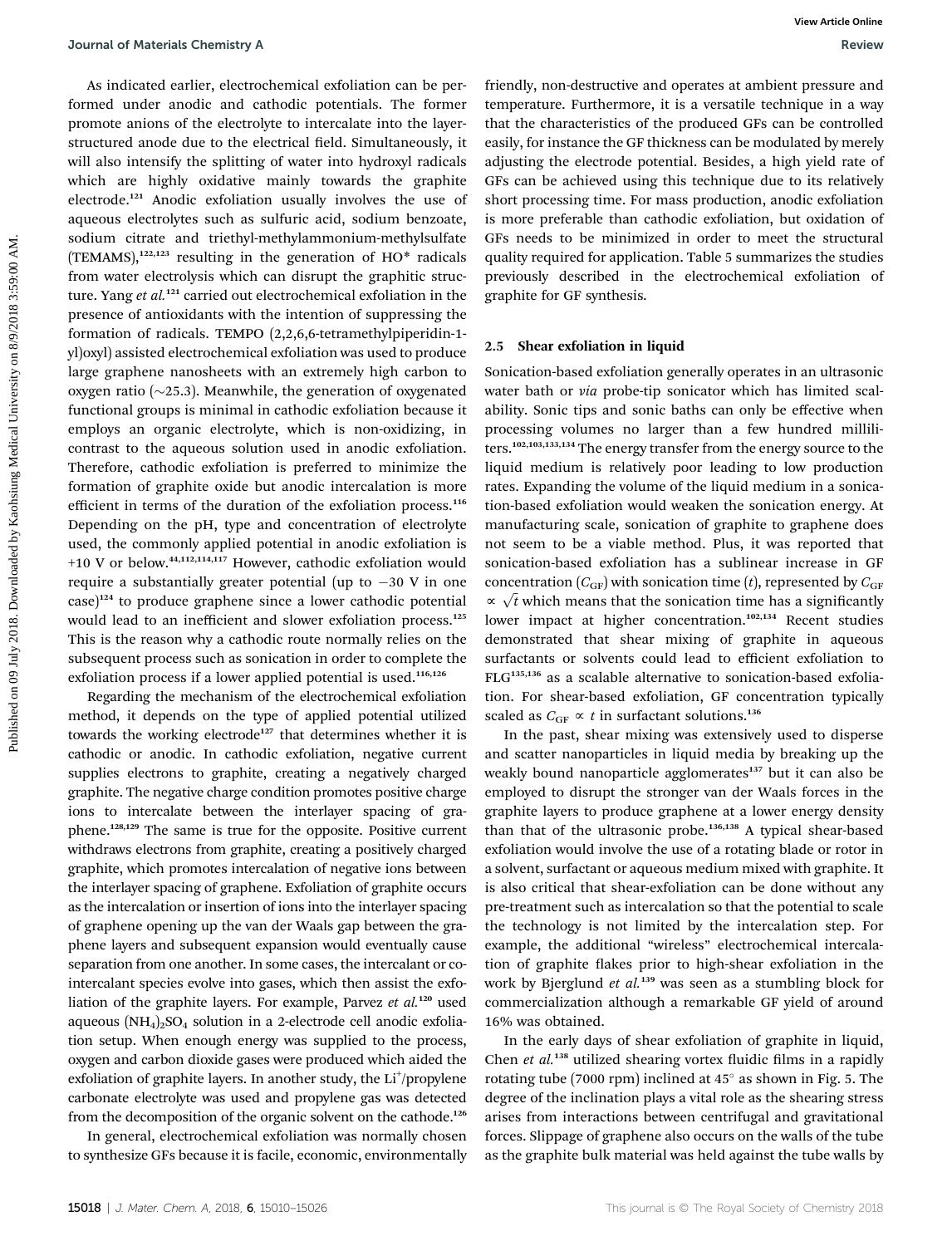|                                                             | Table 5 Examples of GF synthesis via electrochemical exfoliation and their characteristics                |                                                                                              |                                                                                                                                                  |            |
|-------------------------------------------------------------|-----------------------------------------------------------------------------------------------------------|----------------------------------------------------------------------------------------------|--------------------------------------------------------------------------------------------------------------------------------------------------|------------|
| Applied potential, remarks                                  | Configuration, working<br>electrode, counter electrode,<br>quasi-ref. electrode                           | Electrolyte, duration                                                                        | Characteristics of produced<br>Graphene                                                                                                          | References |
| 3 V                                                         | 2-Electrode cell, high purity<br>graphite rods, Pt sheet                                                  | NaOH/H <sub>2</sub> O <sub>2</sub> /H <sub>2</sub> O, 10 min                                 | Anodic few-layer, 3 to 6 layers,<br>yield = 95%, $I_{\rm D}/I_{\rm G} = 0.67$                                                                    | 44         |
| 2V                                                          | 3-Electrode cell, graphite rod,<br>Pt foil, Pt wire                                                       | SDS(0.1 M)                                                                                   | Multi-layered GFs, size <sub>Average</sub> =<br>$\sim$ 500 nm, thickness = $\sim$ 1 nm,<br>$I_{\rm D}/I_{\rm G}=0.124$                           | 117        |
| $-1.0$ V, sonication-assisted<br>exfoliation                | 3-Electrode cell, 1 mm thick<br>graphite foil, large surface area<br>carbon, normal hydrogen<br>electrode | Aqueous perchloric acid                                                                      | Few layer, 3-6 layers, $I_D/I_G =$<br>0.478                                                                                                      | 116        |
| $1, 3, 5$ V                                                 | 2-Electrode cell, carbon black<br>particles bind with polyaniline<br>into a porous electrode, Pt wire     | 5 min, 4 h, 3 h                                                                              | Few-layer, length $=$ ~35 nm,<br>width $=$ ~30 nm, thickness =<br>3-8 nm, $I_{\rm D}/I_{\rm G} = \sim 0.875$                                     | 118        |
| $\sim$ 2 V $\mu$ m $^{-1}$                                  | 3-electrode cell, carbon<br>nanofiber grown on stainless<br>steel, Pt mesh, Ag/AgCl                       | Sulfuric acid solution $(0.5 M)$                                                             | Graphene/CNF hybrid, $\beta$ =<br>4930, turn-on voltage = $1.34$ V<br>$\mu$ m <sup>-1</sup>                                                      | 130        |
| 10 V                                                        | 2-Electrode cell, graphite flake,<br>Pt                                                                   | Aqueous sulfate salt, 3-5 min                                                                | Yield $=$ >85% (3 layers), lateral<br>size = 44 $\mu$ m, C : O ratio =<br>17.2, hole mobility = 310 $\text{cm}^2$<br>$V^{-1}$ , $I_D/I_G = 0.25$ | 120        |
| 1-10 V, shear-assisted<br>electrochemical exfoliation       | 2-Electrode cell, HOPG, Pt                                                                                | Sulfuric acid (0.1 M), 43 s                                                                  | GFs, size = $\sim$ 10 µm, $I_{\text{D}}/I_{\text{G}}$ =<br>$0.21 - 0.32$                                                                         | 131        |
| 2.977 V, sonication-assisted<br>electrochemical exfoliation | 3-Electrode cell, graphite plate,<br>Pt, Ag/AgCl (3 M KOH)                                                | $Electrolyte = SDS$                                                                          | Graphene nanosheets, in-<br>plane crystallite size $(L_a) = 26.8$<br>nm                                                                          | 132        |
| $+3V$                                                       | 2-Electrode cell, pre-treated<br>graphite foil, Pt                                                        | 30 min                                                                                       | Graphene nanosheets, lateral<br>size = <2 $\mu$ m, $I_D/I_G = 0.60$                                                                              | 123        |
|                                                             | 2-Electrode cell, rolled<br>graphite foils, Pt foils                                                      | <b>TEMPO</b>                                                                                 | Graphene nanosheets, size =<br>5-10 $\mu$ m, $I_D/I_G = 0.1$ , C/O =<br>$\sim$ 25.3                                                              |            |
| $-15 \pm 5$ V, sonication-assisted<br>exfoliation           | Graphite in liquid-<br>rechargeable lithium ion<br>batteries                                              | Propylene carbonate                                                                          | Few-layer, $\le$ 5 layers, yield $=$<br>$>70\%$                                                                                                  | 126        |
| $-15$ to $-30V$                                             | 2-Electrode cell, HOPG rod, Pt-<br>sheet                                                                  | N-Butyl, methylpyrrolidinium<br>bis(trifluoromethylsulfonyl)<br>imide (BMPTF <sub>2</sub> N) | 2–5 layers graphene sheets,<br>low levels of oxygen (2.7 at% of<br>O), $I_{\rm D}/I_{\rm G}$ < 0.05                                              | 124        |

Table 5 Examples of GF synthesis via electrochemical exfoliation and their characteristics

centrifugal forces. Without the inclination, there would be no exfoliation as centrifugal forces would be the lone force present, which resulted in less turbulence within the liquid medium. Unfortunately, this method is considered a 'soft energy' source whereby the shear stress is quite limited for the exfoliation process, thus resulting in a low GF yield ( $\sim$ 1 wt%). In order to achieve a higher yield, the level of shear stress needs to be raised. One way to elevate the shear stress is by incorporating the fluid dynamics phenomena in the exfoliation process such as turbulence-induced shear stress.<sup>140</sup>



Fig. 5 (a) Schematic illustration of the exfoliation process using a vortex fluidic device inclined at  $45^\circ$ ; (b) micro-fluidic flow velocity of the rotating tube; (c) exfoliation process from centrifugal and gravitational forces; (d) slippage of the graphene layer on the inner surface of the tube. Adapted with permission from ref. 138.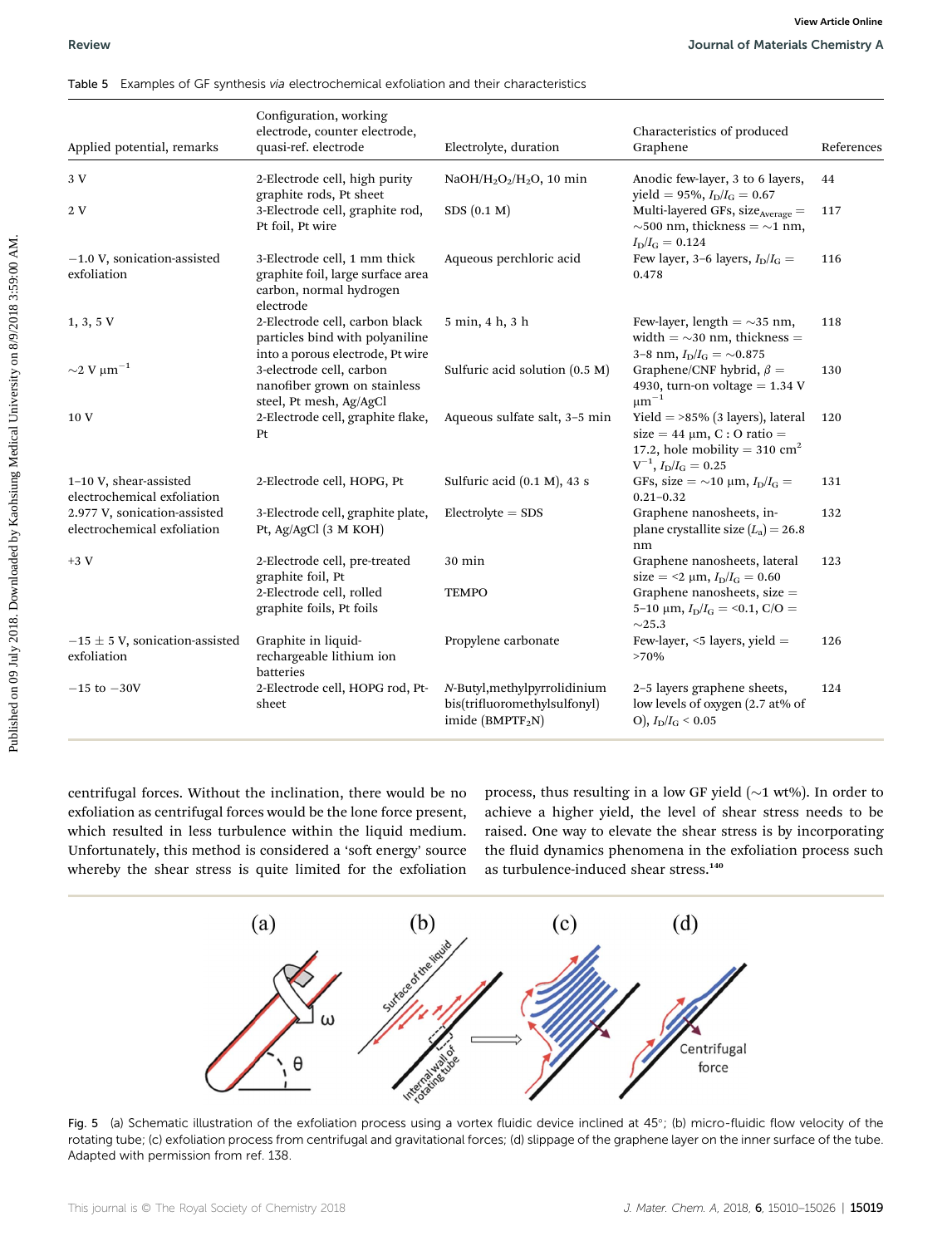Paton et al.<sup>136</sup> worked on high-shear mixing of graphite in sodium cholate (NaC) and NMP via a rotor–stator system which resulted in large-scale exfoliation of un-oxidized graphene nanosheets. The rotor–stator system provided higher shear stress for the exfoliation phenomenon. A model was also developed showing that exfoliation occurs once the local minimum shear rate exceeds  $10^4 \text{ s}^{-1}$ . The experimentations were carried out initially in a 5 L high-shear mixer (rotor diameter  $= 3.2$  cm) and later expanded into a 300 L high-shear mixer (rotor diameter  $= 11$  cm). The large-scale trials yielded 21 g of GFs per batch with low  $I_D/I_G$  and production rates as high as 5.3  $g h^{-1}$ . Both followed the same scaling law and it was estimated that production rates of 100 g  $h^{-1}$  are possible at  $10 \text{ m}^3$  volume. Additionally, the need for turbulent energy for exfoliation was also proven to be unnecessary as exfoliation can still happen even when turbulence did not fully develop at a Reynolds number (Re) less than 10 000. This means that as long as the mixer can achieve this minimum shear rate, it can be used to produce GFs, regardless of whether turbulence is achieved or not. However, it is important to note that a higher Re number represents higher shear stress and hence GF production at higher yield compared to that produced in laminar flow can be expected. In a study by Varrla *et al*.,<sup>135</sup> a Kenwood kitchen blender was employed to produce graphene. Graphene was able to be synthesized because the mean turbulent shear stress within the kitchen blender exceeds the critical shear rate for the exfoliation of graphite. From this study, it appeared that the use of an industrial rotating blade continuous stirred tank reactor (CSTR) can be an upgrade for a large-scale production of GFs. Journal of Metrishs Chemisty A<br>
readiction of each works on 0 signification and the signification and the signification and the signification and the signification of each interaction and the signification and the signifi

Tran et al.<sup>141</sup> showed that high shear mixing of graphite powders in NMP with the implementation of the Taylor vortex flow regime resulted in an efficient exfoliation into FLGs with a high yield. This secondary flow ensued when the rotation of the inner cylinder between two concentric cylinders exceeds a critical value with the outer cylinder fixed as shown in Fig. 6. The critical value for Taylor vortex flow can be identified using the Taylor number (Ta) as illustrated in eqn  $(4)$ .  $\Omega$  is the angular velocity,  $R_i$  is the radius of the inner cylinders,  $R_0$  is the radius of outer cylinders and  $\nu$  is the kinematic velocity. Taylor instability

sets in when Ta exceeds  $\sim$  1700 as highly turbulent Taylor vortex flow is developed prompting a high wall shear stress and pressure sufficient to produce a high yield of GFs. Besides, shear exfoliation is quite flexible and can be combined with other techniques to improve the overall performance of the process.

$$
Ta = \frac{Q^2 R_i (R_o - R_i)^3}{v^2}
$$
 (4)

Table 6 summarizes the studies previously described in the shear exfoliation of graphite in liquid for GF synthesis. Generally, this technique shares the same advantages as the sonication-driven exfoliation technique such as a wide selection range of solvents and surfactants, and the readiness for immediate utilization for solution-based applications. However, in the aspect of yield production and quality of synthesized GFs, the shear exfoliation technique is superior to that based on sonication. In fact, this technique has demonstrated the highest production rate (5.3  $g h^{-1}$ ) of high quality GFs<sup>136</sup> compared to the other techniques, which offers great potential for scale-up and mass production.

### 3 Future prospects

The safety aspect is the top consideration when comes to any kind of production process. From the methods presented in this review, explosion-based exfoliation would be the most dangerous since it involves the use of explosive materials. These materials would need special care and safety precautions while also demanding lengthy and complex procedures for purchasing them. This is different than the flammable gases widely used in the CVD process since the threat of them being dangerous to the operators has been exhaustively investigated and the standard operating procedures in handling them have long been established. There are also too many unknown variables to provide the necessary external energy to breakdown graphite in explosion-based exfoliation. Even a slight difference in the position and quantity of the explosives can bring about different quality of GFs.



Fig. 6 Schematic illustration of GF synthesis via shear-based exfoliation using Taylor vortex flow. Reprinted with permission from ref. 141.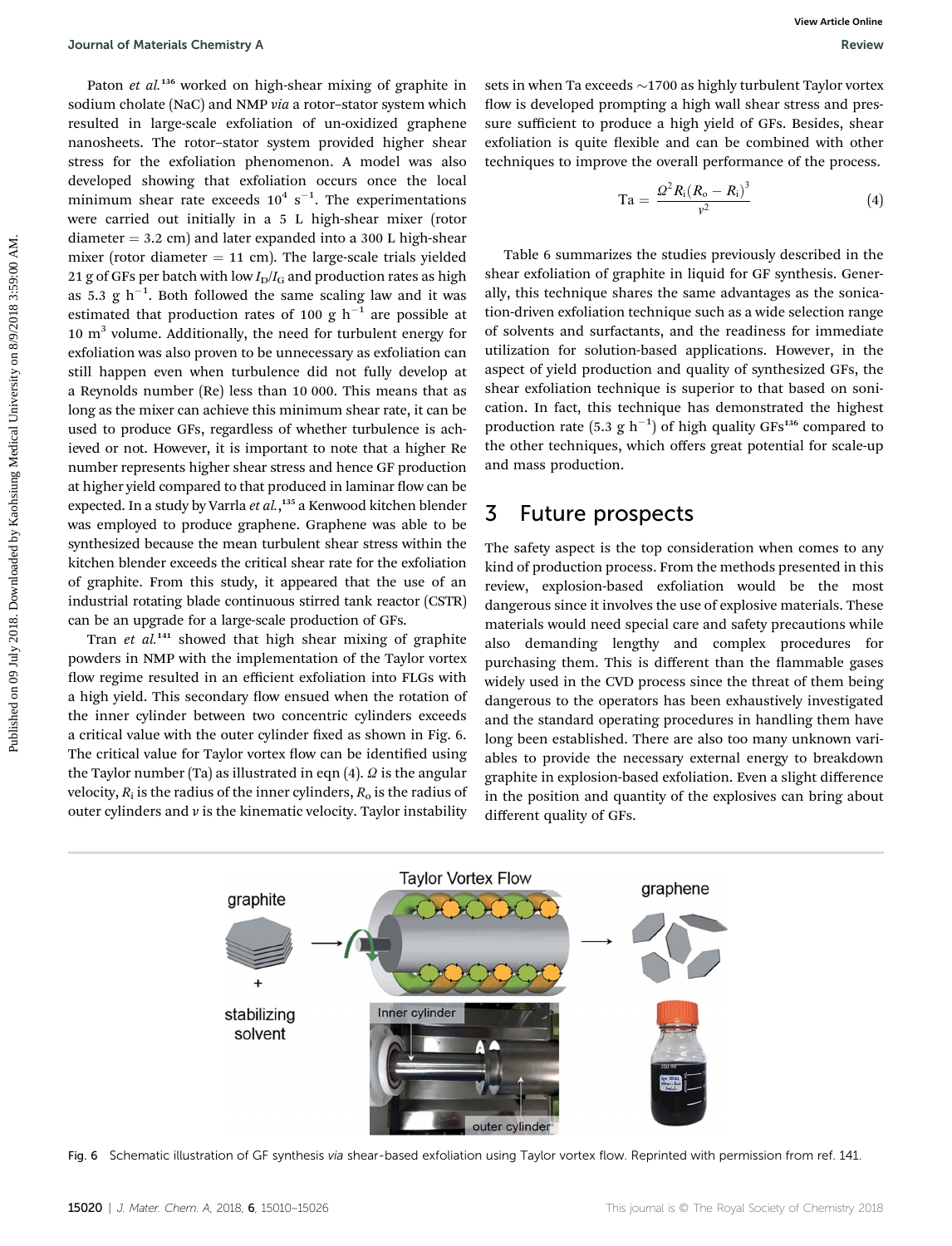This leaves us with electrochemical, sonication, ball milling and shear exfoliation in liquid. Among others, the potential to scale-up the process would be the most vital aspect in comparing them. Based on the detailed description for each method given in this review, it appeared that the limited processing volume for sonication and electrochemical-based exfoliation restricts their scalability. In contrast, to scale-up shear in liquid and via ball milling is rather easy and this is logical since they have been in the commercial sector for a very long time. There are various CSTRs and ball-mills available in the market that can be used to replicate and scale-up the laboratory-scale process. Between these two methods, shear exfoliation in liquid offers greater advantage due to simpler operation, since the presence of inert gas in the case of dry milling and the requirement for an additional purification step in wet milling makes the milling process rather complicated. Furthermore, ball milling requires a longer processing cycle. Factoring these aspects into the equation, shear exfoliation in liquid offers the brightest prospect toward large-scale and low-cost GF synthesis.

Scaling up GF production from the laboratory-scale presents a huge challenge. It is a hurdle that needs to be overcome if a future where graphene is cheaply and easily mass-produced is ever to be achieved. There is no doubt that, with concentrated and cooperative efforts in research and development by the private and government sectors, GF production methods will quickly become more productive and cost-effective in the near future. In particular, for shear exfoliation in liquid, the critical aspect needed for scale-up is to have high shear rates and efficient processes, which can be achieved through a careful design of the flow regime which involves the aspect of flow dynamics. At the same time, the issue of process-induced defects and disparity in the size and number of layers of the produced GFs, which are common problems for all synthesis methods, should also be tackled.

## 4 Conclusion

In this review, we describe the synthesis methods of GFs by using ball milling, explosion, sonication, electrochemical and shear exfoliation in liquid. The mechanism of each method was described in the respective sub-sections. Results from the recent studies were compiled, presented and discussed. Finally, the methods were compared and their future prospects were expressed. After a comprehensive analysis of the GF synthesis methods presented in this review, shear exfoliation in liquid has emerged to be the brightest prospect for scaling-up GF production, not only because it is relatively safe, simple and cheap but also due to its technological maturity. Therefore, a coordinated effort in leading the research towards large scale and low cost production by focusing on shearing-based exfoliation is highly recommended to speed up the commercial availability of GFs and fulfil the surging demand for GFs in various technological applications to produce next-generation devices.

## Conflicts of interest

There are no conflicts to declare.

## Acknowledgements

The authors gratefully acknowledge the financial support provided by the Government of Malaysia (MyBrain), USM-NanoMITE (203/PJKIMIA/6720009) and Fundamental Research Grant Scheme (203/PJKIMIA/6071335).

## References

1 X. Wang, Y. Yang, G. Jiang, Z. Yuan and S. Yuan, A facile synthesis of boron nitride nanosheets and their potential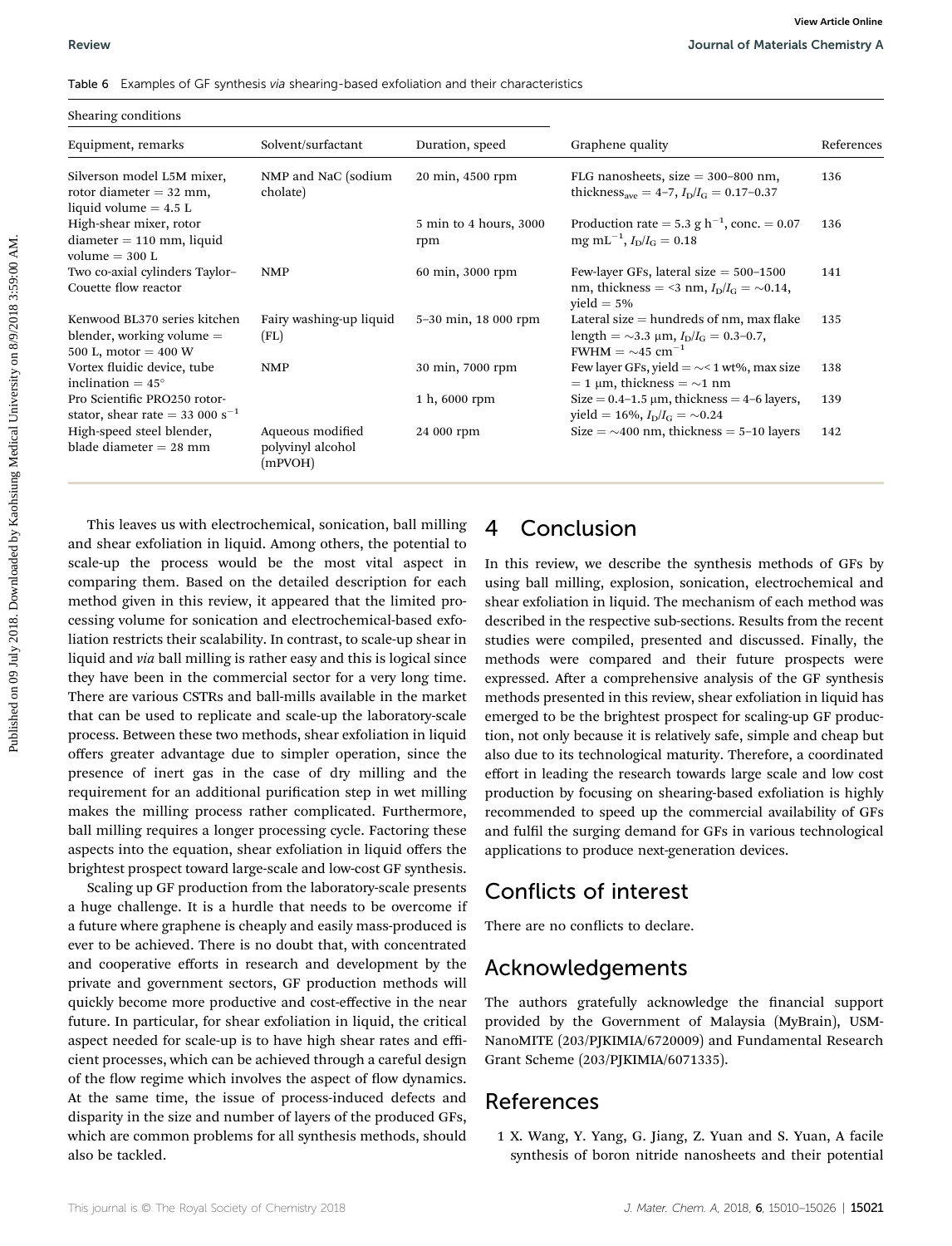application in dye adsorption, Diamond Relat. Mater., 2018, 81, 89–95.

- 2 M. Ornek, K. M. Reddy, C. Hwang, V. Domnich, A. Burgess, ¨ S. Pratas, J. Calado, K. Y. Xie, S. L. Miller, K. J. Hemker and R. A. Haber, Observations of explosion phase boron nitride formed by emulsion detonation synthesis, Scr. Mater., 2018, 145, 126–130.
- 3 P. Zhuang, W. Lin, B. Xu, W. Cai, P. Zhuang, W. Lin, B. Xu and W. Cai, Oxygen-assisted synthesis of hexagonal boron nitride films for graphene transistors Oxygen-assisted synthesis of hexagonal boron nitride films for graphene transistors, Appl. Phys. Lett., 2017, 111, 203103.
- 4 K. Wada, K. Tomita and M. Takashiri, Fabrication of bismuth telluride nanoplates via solvothermal synthesis using different alkalis and nanoplate thin films by printing method, J. Cryst. Growth, 2017, 468, 194-198.
- 5 P. Termsaithong and A. Rodchanarowan, Synthesis of ternary semiconductor silver bismuth telluride by chemical bath deposition, Key Eng. Mater., 2017, 751, 489–493.
- 6 N. D. Desai, K. V. Khot, V. B. Ghanwat, S. D. Kharade and P. N. Bhosale, Surfactant mediated synthesis of bismuth selenide thin films for photoelectrochemical solar cell applications, J. Colloid Interface Sci., 2018, 514, 250–261.
- 7 Q. Jiang, X. Chen, L. Li, C. Feng and Z. Guo, Synthesis and Electrochemical Properties of Molybdenum Disulde/ Carbon Microsphere Composite, J. Electron. Mater., 2017, 46(2), 1079–1087.
- 8 K. N. Solanki, R. M. Cadambi, S. Srikari and S. R. Shankapal, Synthesis of Nanostructured Molybdenum Disulfide by Chemical Vapour Deposition, Mater. Today, 2017, 4(10), 11134–11140.
- 9 D. J. Sathe, P. A. Chate, P. P. Hankare, A. H. Manikshete and A. S. Aswar, A novel route for synthesis, characterization of molybdenum diselenide thin films and their photovoltaic applications, J. Mater. Sci.: Mater. Electron., 2013, 24(2), 438–442.
- 10 B. B. Wang, K. Zheng, X. X. Zhong, D. Gao and B. Gao, Synthesis and structure of molybdenum diselenide nanosheets produced from MoO3 and Se powders, J. Alloys Compd., 2017, 695, 27–34.
- 11 J. C. Park, S. J. Yun, H. Kim, J. H. Park, S. H. Chae, S. J. An, J. G. Kim, S. M. Kim, K. K. Kim and Y. H. Lee, Phase-Engineered Synthesis of Centimeter-Scale  $1T'$ - and  $2H$ -Molybdenum Ditelluride Thin Films, ACS Nano, 2015, 9(6), 6548–6554.
- 12 S. H. Choi, S. Boandoh, Y. H. Lee, J. S. Lee, J.-H. Park, S. M. Kim, W. Yang and K. K. Kim, Synthesis of Large-Area Tungsten Disulfide Films on Pre-Reduced Tungsten Suboxide Substrates, ACS Appl. Mater. Interfaces, 2017, 9, 43021–43029.
- 13 S. J. Yun, S. M. Kim, K. K. Kim and Y. H. Lee, A systematic study of the synthesis of monolayer tungsten diselenide films on gold foil, Curr. Appl. Phys., 2016, 16(9), 1216-1222.
- 14 Y. Z. Chen, H. Medina, T. Y. Su, J. G. Li, K. Y. Cheng, P. W. Chiu and Y. L. Chueh, Ultrafast and low temperature synthesis of highly crystalline and patternable few-layers tungsten diselenide by laser irradiation assisted selenization process, ACS Nano, 2015, 9(4), 4346–4353.
- 15 P. Vogt, P. Capiod, M. Berthe, A. Resta, P. De Padova, T. Bruhn, G. Le Lay, B. Grandidier, P. Vogt, P. Capiod, M. Berthe, A. Resta, P. De Padova, T. Bruhn and G. Le Lay, Synthesis and electrical conductivity of multilayer silicene Synthesis and electrical conductivity of multilayer silicene, Appl. Phys. Lett., 2014, 104(021602), 1–6. **Dourmal of Meterials Chemistry Association**, 2018. 13 P. vogt, P. Gapied, & Berke, R. Hays Reiss, R. Hays Reiss, R. Hays Reiss, R. March Control and Europe, V. Gapied, A. Hays Reiss, Paul and The Control and The Control
	- 16 P. De Padova, H. Feng, J. Zhuang, Z. Li, A. Generosi, B. Paci, C. Ottaviani, C. Quaresima, B. Olivieri, M. Krawiec and Y. Du, Synthesis of Multilayer Silicene on Si(111) $\sqrt{3}$  ×  $\sqrt{3}$ -Ag, J. Phys. Chem. C, 2017, 121(48), 27182-27190.
	- 17 A. Khandelwal, K. Mani, M. H. Karigerasi and I. Lahiri, Phosphorene – The two-dimensional black phosphorous: Properties, synthesis and applications, Mater. Sci. Eng., B, 2017, 221, 17–34.
	- 18 A. H. Woomer, T. W. Farnsworth, J. Hu, R. A. Wells, C. L. Donley and S. C. Warren, Phosphorene: Synthesis, Scale-Up, and Quantitative Optical Spectroscopy, ACS Nano, 2015, 9(9), 8869–8884.
	- 19 E. Aktürk, O. Ü. Aktürk and S. Ciraci, Single and bilayer bismuthene: Stability at high temperature and mechanical and electronic properties, Phys. Rev. B, 2016,  $94(1), 1-9.$
	- 20 J. M. Kehoe, J. H. Kiley, J. J. English, C. A. Johnson, R. C. Petersen and M. M. Haley, Carbon Networks Based on Dehydrobenzoannulenes. 3. Synthesis of Graphyne Substructures 1, Org. Lett., 2000, 2(7), 969–972.
	- 21 A. K. Dearden and J. Crean, New materials graphyne, graphdiyne, graphone, and graphane: review of properties, synthesis, and application in nanotechnology, Nanotechnol., Sci. Appl., 2014, 7, 1–29.
	- 22 M. Q. Arguilla, S. Jiang, B. Chitara and J. E. Goldberger, Synthesis and stability of two-dimensional Ge/Sn graphane alloys, Chem. Mater., 2014, 26(24), 6941–6946.
	- 23 M. Ali, S. Abdul-Rashid, M. N. Hamidon and F. Md Yasin, Simple synthesis of large-area multilayer graphene films on dielectric substrate via chemical vapor deposition route (Synthesis of MLG films on dielectric substrates via CVD route), International Conference on Advances in Electrical, Electronic and Systems Engineering, ICAEES, 2016, vol. 7888055, pp. 293–296.
	- 24 A. T. Murdock, C. D. van Engers, J. Britton, V. Babenko, S. S. Meysami, H. Bishop, A. Crossley, A. A. Koos and N. Grobert, Targeted removal of copper foil surface impurities for improved synthesis of CVD graphene, Carbon, 2017, 122, 207–216.
	- 25 A. K. Geim and K. S. Novoselov, The rise of graphene, Nat. Mater., 2007, 6(3), 183–191.
	- 26 K. S. Novoselov, A. K. Geim, S. V. Morozov, D. Jiang, Y. Zhang, S. V. Dunonos, I. V. Grigorieva and A. A. Firsov, Electric Field Effect in Atomically Thin Carbon Films, Science, 2004, 306(5696), 666–669.
	- 27 M. K. Nizam, D. Sebastian, M. I. Kairi, M. Khavarian and A. R. Mohamed, Synthesis of graphene flakes over recovered copper etched in ammonium persulfate solution, Sains Malays., 2017, 46(7), 1039–1045.
	- 28 S. Chae, M. A. Bratescu and N. Saito, Synthesis of Few-Layer Graphene by Peeling Graphite Flakes via Electron Exchange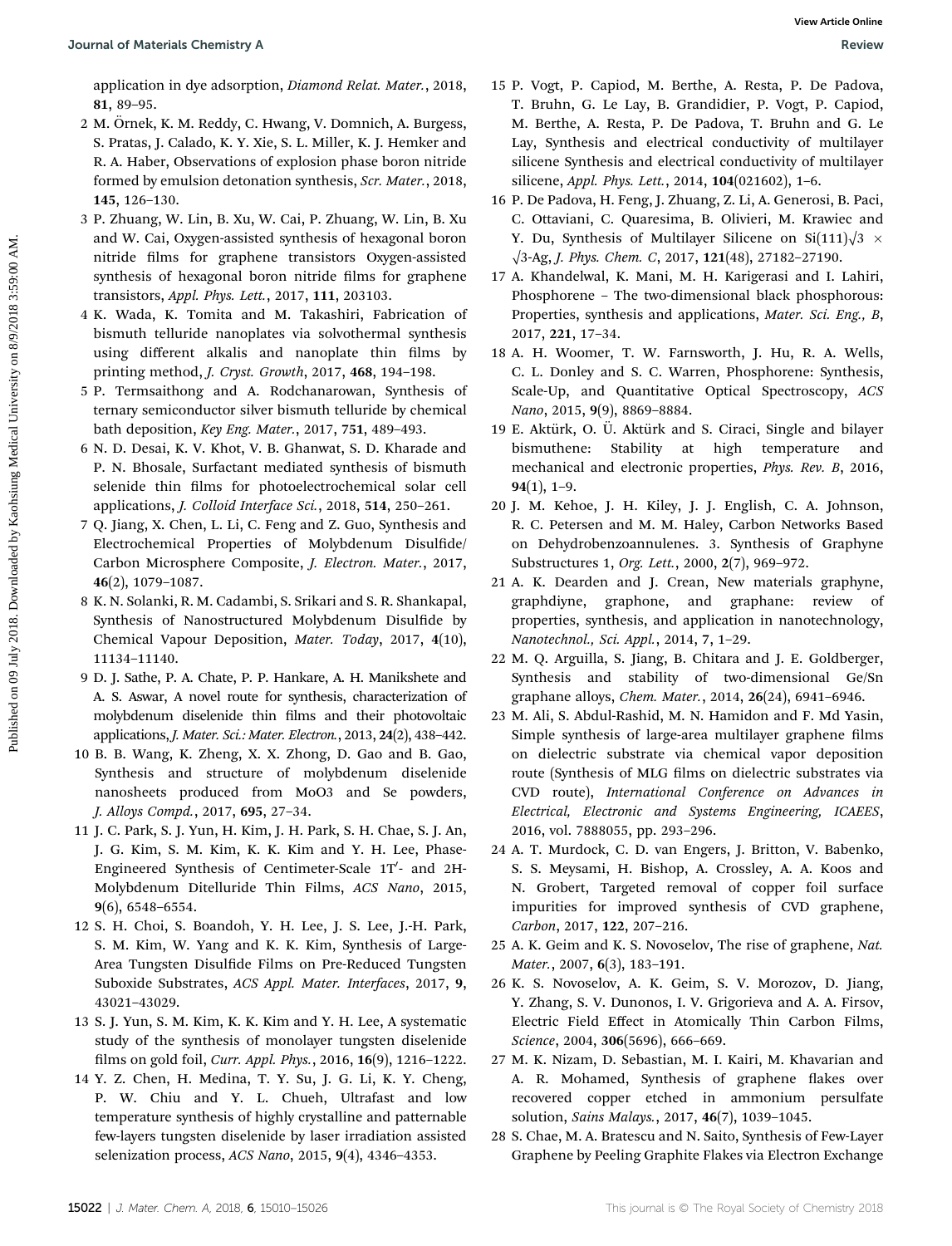in Solution Plasma, J. Phys. Chem. C, 2017, 121(42), 23793– 23802.

- 29 F. Ghaemi, L. C. Abdullah, N. M. A. Nik Abd Rahman, S. U. F. S. Najmuddin, M. M. Abdi and H. Ariffin, Synthesis and comparative study of thermal, electrochemical, and cytotoxicity properties of graphene flake and sheet, Res. Chem. Intermed., 2017, 43(8), 4981–4991.
- 30 H. An, W.-G. Lee and J. Jung, Synthesis of graphene ribbons using selective chemical vapor deposition, Curr. Appl. Phys., 2012, 12(4), 1113–1117.
- 31 F. Liu, X. Shen, Y. Wu, L. Bai, H. Zhao and X. Ba, Synthesis of ladder-type graphene ribbon oligomers from pyrene units, Tetrahedron Lett., 2016, 57(37), 4157–4161.
- 32 S. Bhaviripudi, X. Jia, M. S. Dresselhaus and J. Kong, Role of kinetic factors in chemical vapor deposition synthesis of uniform large area graphene using copper catalyst, Nano Lett., 2010, 10(10), 4128-4133.
- 33 Z. Yan, J. Lin, Z. Peng, Z. Sun, Y. Zhu, L. Li, C. Xiang, E. L. Samuel, C. Kittrell and J. M. Tour, Toward the synthesis of wafer-scale single-crystal graphene on copper foils, ACS Nano, 2012, 6(10), 9110–9117.
- 34 A. Bianco, H. M. Cheng, T. Enoki, Y. Gogotsi, R. H. Hurt, N. Koratkar, T. Kyotani, M. Monthioux, C. R. Park, J. M. D. Tascon and J. Zhang, All in the graphene family - A recommended nomenclature for two-dimensional carbon materials, Carbon, 2013, 65, 1–6.
- 35 X. S. Li, Y. W. Zhu, W. W. Cai, M. Borysiak, B. Y. Han, D. Chen, R. D. Piner, L. Colombo and R. S. Ruoff, Transfer of Large-Area Graphene Films for High-Performance Transparent Conductive Electrodes, Nano Lett., 2009, 9(12), 4359-4363.
- 36 W. Yang and C. Wang, Graphene and the related conductive inks for flexible electronics, *J. Mater. Chem. C*, 2016, 4(30), 7193–7207.
- 37 K. Arapov, E. Rubingh, R. Abbel, J. Laven, G. de With and H. Friedrich, Conductive Screen Printing Inks by Gelation of Graphene Dispersions, Adv. Funct. Mater., 2016, 26(4), 586–593.
- 38 S. Stankovich, D. A. Dikin, R. D. Piner, K. A. Kohlhaas, A. Kleinhammes, Y. Jia, Y. Wu, S. T. Nguyen and R. S. Ruoff, Synthesis of graphene-based nanosheets via chemical reduction of exfoliated graphite oxide, Carbon, 2007, 45(7), 1558–1565.
- 39 S. Dayou, B. Vigolo, J. Ghanbaja, G. Medjahdi, M. Z. Ahmad Thirmizir, H. Pauzi and A. R. Mohamed, Direct Chemical Vapor Deposition Growth of Graphene Nanosheets on Supported Copper Oxide, Catal. Lett., 2017, 147(8), 1988– 1997.
- 40 I. Jeon, Y. Shin, G. Sohn, H. Choi, S. Bae, J. Mahmood and S. Jung, Edge-carboxylated graphene nanosheets via ball milling, Proc. Natl. Acad. Sci. U. S. A., 2012, 109, 5588–5593.
- 41 Y. Yao, Z. Lin, Z. Li, X. Song, K.-S. Moon and C. Wong, Large-scale production of two dimensional nanosheets, J. Mater. Chem., 2012, 22(27), 13494–13499.
- 42 J. N. Coleman, U. Khan, K. Young, A. Gaucher, S. De, R. J. Smith, I. V Shvets, S. K. Arora, G. Stanton, H. Kim, K. Lee, G. T. Kim, G. S. Duesberg, T. Hallam, J. J. Boland,

J. J. Wang, J. F. Donegan, J. C. Grunlan, G. Moriarty, A. Shmeliov, R. J. Nicholls, J. M. Perkins, E. M. Grieveson, K. Theuwissen, D. W. Mccomb, P. D. Nellist and V. Nicolosi, Two-Dimensional Nanosheets Produced by Liquid Exfoliation of Layered Materials, Science, 2011, 331, 568–571. Positive South (1913. Downloade by Kaohsin South (1914. 1913. A statistical Condition Condition Condition Condition Condition Condition Condition Condition Condition Condition Condition Condition Condition Condition Condi

- 43 H. Guo, X. Wang, Q. Qian, F. Wang and X. Xia, A Green Approach to the Synthesis of Graphene Nanosheets, ACS Nano, 2009, 3(9), 2653–2659.
- 44 K. S. Rao, J. Senthilnathan, Y.-F. Liu and M. Yoshimura, Role of Peroxide Ions in Formation of Graphene Nanosheets by Electrochemical Exfoliation of Graphite, Sci. Rep., 2015, 4(1), 4237.
- 45 J. Wang, J. Huang, R. Yan, F. Wang, W. Cheng, Q. Guo and J. Wang, Graphene microsheets from natural microcrystalline graphite minerals: scalable synthesis and unusual energy storage, J. Mater. Chem. A, 2015, 3(6), 3144–3150.
- 46 D. W. Chang and J.-B. Baek, Eco-friendly synthesis of graphene nanoplatelets, J. Mater. Chem. A, 2016, 4(40), 15281–15293.
- 47 E. M. Milner, N. T. Skipper, C. A. Howard, M. S. P. Shaffer, D. J. Buckley, K. A. Rahnejat, P. L. Cullen, R. K. Heenan, P. Lindner and R. Schweins, Structure and morphology of charged graphene platelets in solution by small-angle neutron scattering, J. Am. Chem. Soc., 2012, 134(20), 8302–8305.
- 48 J. Yang, Q. Liao, X. Zhou, X. Liu and J. Tang, Efficient synthesis of graphene-based powder via in situ spray pyrolysis and its application in lithium ion batteries, RSC Adv., 2013, 3(37), 16449.
- 49 Y. Lv, L. Yu, C. Jiang, S. Chen and Z. Nie, Synthesis of graphene nanosheet powder with layer number control via a soluble salt-assisted route, RSC Adv., 2014, 4(26), 13350.
- 50 H. Teymourinia, M. Salavati-Niasari, O. Amiri and M. Farangi, Facile synthesis of graphene quantum dots from corn powder and their application as down conversion effect in quantum dot-dye-sensitized solar cell, J. Mol. Liq., 2018, 251, 267–272.
- 51 H. Teymourinia, M. Salavati-Niasari, O. Amiri and H. Safardoust-Hojaghan, Synthesis of graphene quantum dots from corn powder and their application in reduce charge recombination and increase free charge carriers, J. Mol. Liq., 2017, 242, 447–455.
- 52 B. S. Wang, P. Chia, L. Chua, L. Zhao, R. Png, S. Sivaramakrishnan, M. Zhou, R. G. Goh, R. H. Friend, A. T. Wee and P. K. Ho, Band-like Transport in Surface-Functionalized Highly Solution-Processable Graphene Nanosheets, Adv. Mater., 2008, 20, 3440–3446.
- 53 S. Stankovich, R. D. Piner, S. T. Nguyen and R. S. Ruoff, Synthesis and exfoliation of isocyanate-treated graphene oxide nanoplatelets, Carbon, 2006, 44, 3342–3347.
- 54 S. Gilje, R. B. Kaner, G. G. Wallace, D. A. N. Li and M. B. Mu, Processable aqueous dispersions of graphene nanosheets, Nat. Nanotechnol., 2008, 3, 101–105.
- 55 S. Stankovich, R. D. Piner, X. Chen, N. Wu, T. Nguyen and R. S. Ruoff, Stable aqueous dispersions of graphitic nanoplatelets via the reduction of exfoliated graphite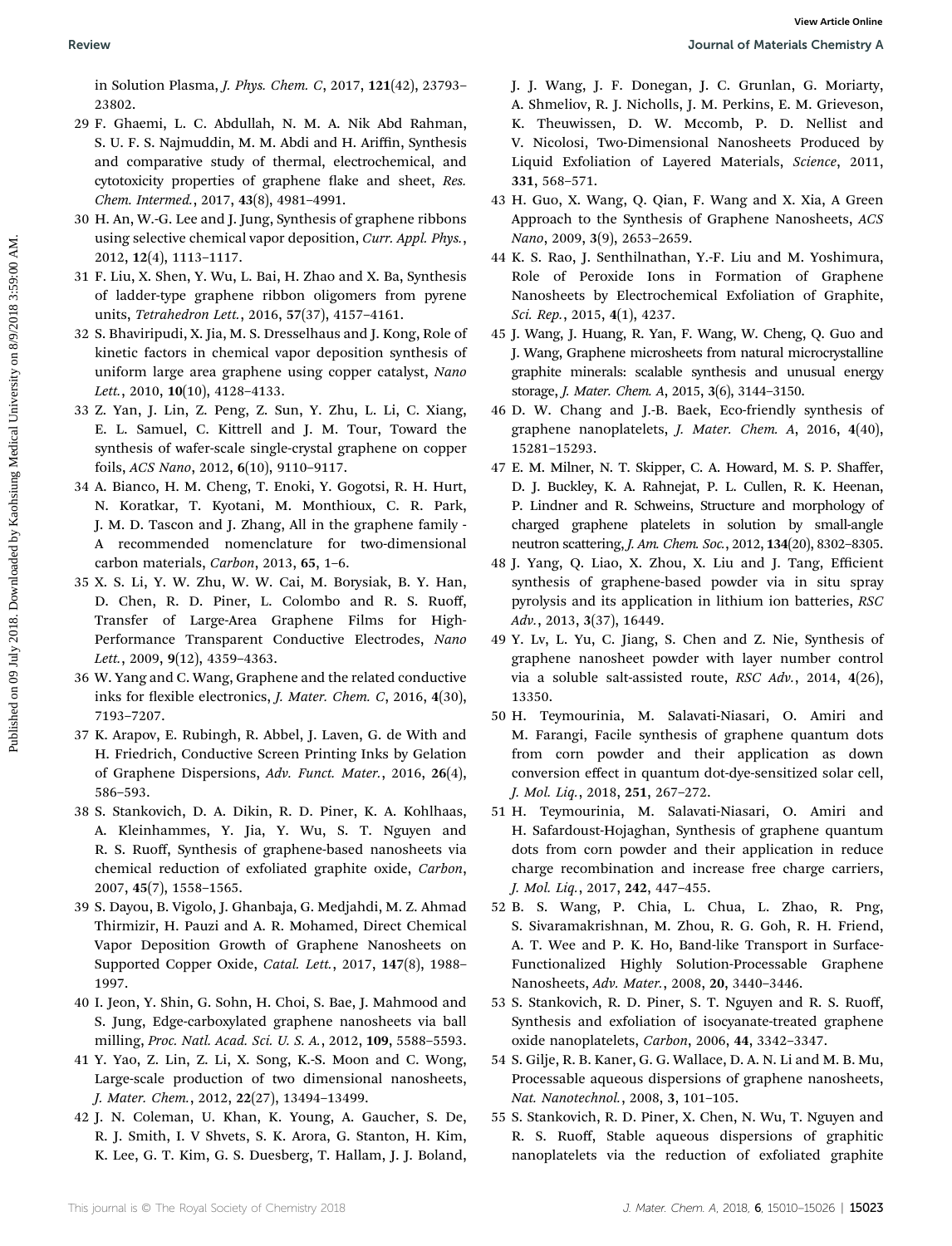oxide in the presence of poly (sodium 4-styrenesulfonate), J. Mater. Chem., 2006, 16, 155–158.

- 56 Y. Xu, H. Bai, G. Lu, C. Li and G. Shi, Flexible Graphene Films via the Filtration of Water-Soluble Noncovalent Functionalized Graphene Sheets, J. Am. Chem. Soc., 2008, 130(18), 5856–5857.
- 57 E. J. Kim, A. Desforges, L. Speyer, J. Ghanbaja, J. Gleize, P. Estellé and B. Vigolo, Graphene for Water-Based Nanofluid Preparation: Effect of Chemical Modifications on Dispersion and Stability, *J. Nanofluids*, 2017, 6(3), 603– 613.
- 58 B. C. Brodie, On the Atomic Weight of Graphite, Philos. Trans. R. Soc. London, 1859, 149, 249–259.
- 59 W. S. Hummers and R. E. Offeman, Preparation of Graphitic Oxide, J. Am. Chem. Soc., 1958, 80(6), 1339.
- 60 D. Marcano, D. Kosynkin and J. Berlin, Improved synthesis of graphene oxide, ACS Nano, 2010, 4(8), 4806–4814.
- 61 A. D. McNaught and A. Wilkinson, IUPAC Compendium of Chemical Terminology, Blackwell Scientific Publications, Oxford, 2nd edn (the 'Gold Book'), 2014.
- 62 B. Gadgil, P. Damlin and C. Kvarnström, Graphene vs. reduced graphene oxide: A comparative study of graphene-based nanoplatforms on electrochromic switching kinetics, Carbon, 2016, 96, 377–381.
- 63 G. Wang, J. Yang, J. Park, X. Gou, B. Wang, H. Liu and J. Yao, Facile synthesis and characterization of graphene nanosheets, J. Phys. Chem. C, 2008, 112(22), 8192–8195.
- 64 H. Feng, R. Cheng, X. Zhao, X. Duan and J. Li, A lowtemperature method to produce highly reduced graphene oxide, Nat. Commun., 2013, 4, 1537–1539.
- 65 C. Mattevi, G. Eda, S. Agnoli, S. Miller, K. A. Mkhoyan, O. Celik, D. Mastrogiovanni, G. Granozzi, E. Carfunkel and M. Chhowalla, Evolution of electrical, chemical, and structural properties of transparent and conducting chemically derived graphene thin films, Adv. Funct. Mater., 2009, 19(16), 2577–2583. Published Crientins of Materials Chemistry A<br>
origins and the stress of the stress of the stress of the stress of the stress of the stress of the stress of the stress of the stress of the stress of the stress of the stres
	- 66 C. Huang, C. Li and G. Shi, Graphene based catalysts, Energy Environ. Sci., 2012, 5(10), 8848.
	- 67 D. A. C. Brownson, D. K. Kampouris and C. E. Banks, An overview of graphene in energy production and storage applications, J. Power Sources, 2011, 196(11), 4873–4885.
	- 68 X. Wang, H. You, F. Liu, M. Li, L. Wan, S. Li, Q. Li, Y. Xu, R. Tian, Z. Yu, D. Xiang and J. Cheng, Large-scale synthesis of few-layered graphene using CVD, Chem. Vap. Deposition, 2009, 15(1–3), 53–56.
	- 69 Z. Chen, W. Ren, B. Liu, L. Gao, S. Pei, Z. S. Wu, J. Zhao and H. M. Cheng, Bulk growth of mono- to few-layer graphene on nickel particles by chemical vapor deposition from methane, Carbon, 2010, 48(12), 3543–3550.
	- 70 Y. Shen and A. C. Lua, A facile method for the large-scale continuous synthesis of graphene sheets using a novel catalyst, Sci. Rep., 2013, 3, 1–6.
	- 71 C. Shan, H. Tang, T. Wong, L. He and S. T. Lee, Facile synthesis of a large quantity of graphene by chemical vapor deposition: An advanced catalyst carrier, Adv. Mater., 2012, 24(18), 2491–2495.
- 72 S. Dayou, B. Vigolo, A. Desforges, J. Ghanbaja and A. R. Mohamed, High-rate synthesis of graphene by a lower cost chemical vapor deposition route, J. Nanopart. Res., 2017, 19(10), 336.
- 73 X. Li, W. Cai, J. An, S. Kim, J. Nah, D. Yang, R. Piner, A. Velamakanni, I. Jung, E. Tutuc, S. K. Banerjee, L. Colombo and R. S. Ruoff, Large area synthesis of high quality and uniform graphene films on copper foils, Science, 2009, 324(5932), 1312–1314.
- 74 D. A. C. Brownson, S. A. Varey, F. Hussain, S. J. Haigh and C. E. Banks, Electrochemical properties of CVD grown pristine graphene: monolayer- vs. quasi-graphene, Nanoscale, 2014, 6(3), 1607–1621.
- 75 H. Sun, J. Xu, C. Wang, G. Ge, Y. Jia, J. Liu, F. Song and J. Wan, Synthesis of large-area monolayer and bilayer graphene using solid coronene by chemical vapor deposition, Carbon, 2016, 108, 356–362.
- 76 J. Jang, M. Son, S. Chung, K. Kim, C. Cho, B. H. Lee and M. Ham, Low-temperature-grown continuous graphene films from benzene by chemical vapor deposition at ambient pressure, Sci. Rep., 2015, 5, 17955.
- 77 N. Pierard, A. Fonseca, J. F. Colomer, C. Bossuot, J. M. Benoit, G. Van Tendeloo, J. P. Pirard and J. B. Nagy, Ball milling effect on the structure of single-wall carbon nanotubes, Carbon, 2004, 42(8–9), 1691–1697.
- 78 H. Wakayama, J. Mizuno, Y. Fukushima, K. Nagano, T. Fukunaga and U. Mizutani, Structural defects in mechanically ground graphite, Carbon, 1999, 37(6), 947– 952.
- 79 B. Alinejad and K. Mahmoodi, Synthesis of graphene nanoflakes by grinding natural graphite together with NaCl in a planetary ball mill, Funct. Mater. Lett., 2017, 10(04), 1750047.
- 80 V. Leon, M. Quintana, M. A. Herrero and J. L. G. Fierro, Fewlayer graphenes from ball-milling of graphite with melamine, Chem. Commun., 2011, 47, 10936–10938.
- 81 L. Liu, Z. Xiong, D. Hu, W. Guotao and P. Chen, Production of high quality single- or few-layered graphene by solid exfoliation of graphite in the presence of ammonia borane, Chem. Commun., 2013, 49(72), 7890–7892.
- 82 C. Knieke, A. Berger, M. Voigt, R. N. Klupp Taylor, J. Röhrl and W. Peukert, Scalable production of graphene sheets by mechanical delamination, Carbon, 2010, 48(11), 3196–3204.
- 83 J. A. Siddique, N. F. Attia and K. E. Geckeler, Polymer nanoparticles as a tool for the exfoliation of graphene sheets, Mater. Lett., 2015, 158, 186–189.
- 84 M. Mao, S. Chen, P. He, H. Zhang and L. Hongtao, Facile and economical mass production of graphene dispersions and flake, J. Mater. Chem. A, 2014, 2, 4132-4135.
- 85 T. Lin, J. Chen, H. Bi, D. Wan, F. Huang, X. Xie and M. Jiang, Facile and economical exfoliation of graphite for mass production of high-quality graphene sheets, J. Mater. Chem. A, 2013, 1(3), 500–504.
- 86 R. Aparna, N. Sivakumar, A. Balakrishnan, A. S. Nair, S. V Nair, R. Aparna, N. Sivakumar, A. Balakrishnan and A. S. Nair, An effective route to produce few-layer graphene using combinatorial ball milling and strong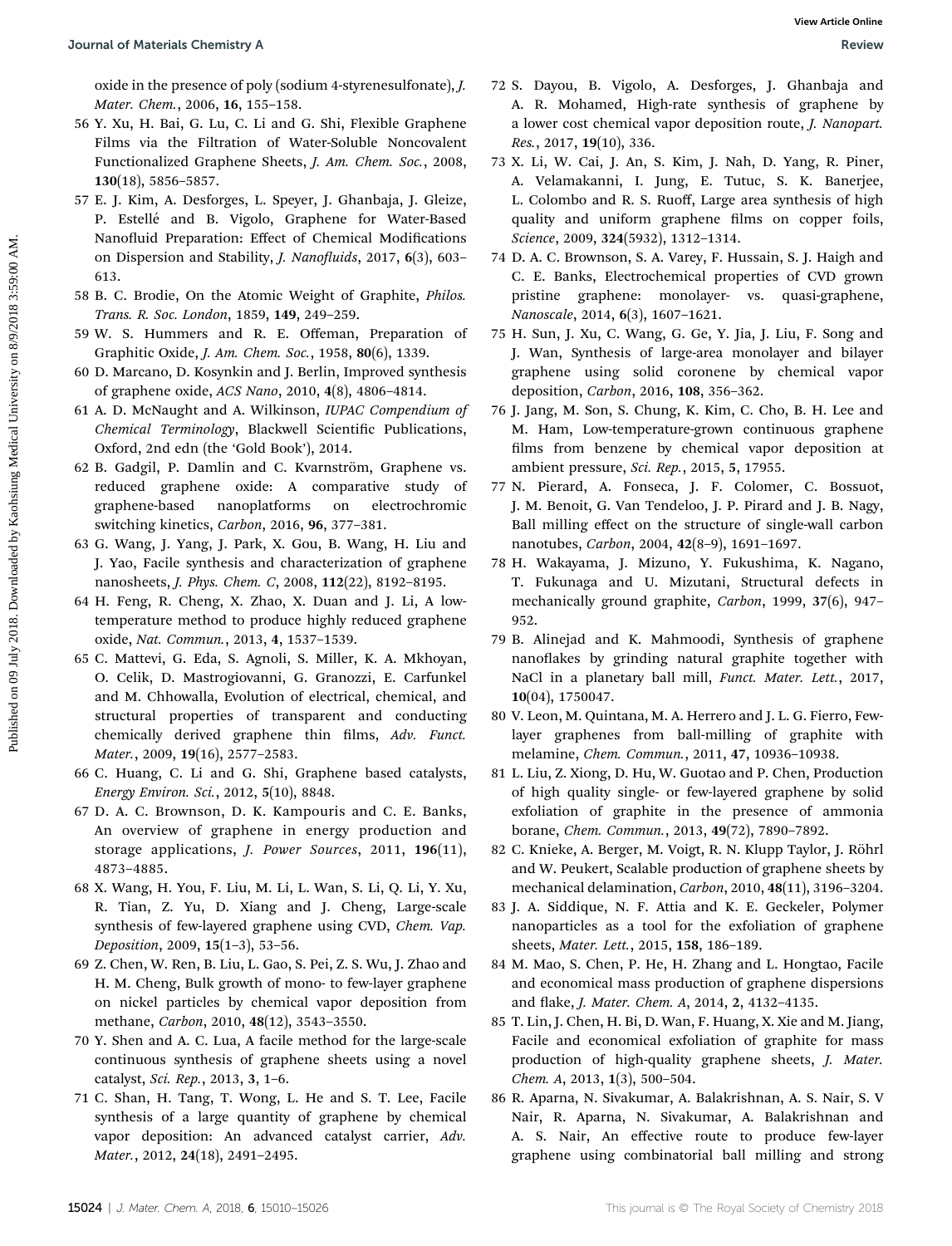aqueous exfoliants, J. Renewable Sustainable Energy, 2013, 5, 033123.

- 87 S. Deng, X. dong Qi, Y. ling Zhu, H. ju Zhou, F. Chen and Q. Fu, A facile way to large-scale production of few-layered graphene via planetary ball mill, Chin. J. Polym. Sci., 2016, 34(10), 1270–1280.
- 88 G.-N. Kim, J.-H. Kim, B.-S. Kim, H.-M. Jeong and S.-C. Huh, Study on the Thermal Conductivity Characteristics of Graphene Prepared by the Planetary Ball Mill, Metals, 2016, 6(10), 234.
- 89 W. Zhao, M. Fang, F. Wu, H. Wu, L. Wang and G. Chen, Preparation of graphene by exfoliation of graphite using wet ball milling, J. Mater. Chem., 2010, 20, 5817–5819.
- 90 A. D. Rud, A. E. Perekos, V. M. Ogenko, A. P. Shpak, V. N. Uvarov, K. V. Chuistov, A. M. Lakhnik, V. Z. Voynash and L. I. Ivaschuk, Different states of carbon produced by high-energy plasmochemistry synthesis, *J. Non-Cryst.* Solids, 2007, 353(32–40), 3650–3654.
- 91 H. Suematsu, C. Minami, R. Kobayashi, Y. Kinemuchi, T. Hirata, R. Hatakeyama, S. C. Yang, W. Jiang and K. Yatsui, Preparation of Fullerene by Pulsed Wire Discharge, Jpn. J. Appl. Phys., Part 2, 2003, 42(8 B), 12–16.
- 92 R. Kobayashi, S. Nishimura, T. Suzuki, H. Suematsu, W. Jiang and K. Yatsui, Synthesis of single-walled carbon nanotubes by pulsed wire discharge, Jpn. J. Appl. Phys., Part 1, 2005, 44(1 B), 742-744.
- 93 A. Nepal, G. P. Singh, B. N. Flanders and C. M. Sorensen, One-step synthesis of graphene via catalyst-free gas-phase hydrocarbon detonation, Nanotechnology, 2013, 24, 245602.
- 94 X. Gao, C. Xu, H. Yin, X. Wang, Q. Song and P. Chen, Preparation of graphene by electrical explosion of graphite sticks, Nanoscale, 2017, 9(30), 10639–10646.
- 95 H. Yin, P. Chen, C. Xu, X. Gao, Q. Zhou, Y. Zhao and L. Qu, Shock-wave synthesis of multilayer graphene and nitrogendoped graphene materials from carbonate, Carbon, 2015, 94, 928–935.
- 96 P. Chen, C. Xu, H. Yin, X. Gao and L. Qu, Shock induced conversion of carbon dioxide to few layer graphene, Carbon, 2017, 115, 471–476.
- 97 M. Choucair, P. Thordarson and J. A. Stride, Gram-scale production of graphene based on solvothermal synthesis and sonication, Nat. Nanotechnol., 2009, 4(1), 30–33.
- 98 X. Xin, G. Xu, T. Zhao, Y. Zhu, X. Shi and H. Gong, Dispersing Carbon Nanotubes in Aqueous Solutions by a Starlike Block Copolymer, J. Phys. Chem. C, 2008, 112, 16377–16384.
- 99 J. N. Coleman, Liquid-phase exfoliation of nanotubes and graphene, Adv. Funct. Mater., 2009, 19(23), 3680–3695.
- 100 S. D. Bergin, V. Nicolosi, P. V. Streich, S. Giordani, Z. Sun, A. H. Windle, P. Ryan, N. P. P. Niraj, Z. T. T. Wang, L. Carpenter, W. J. Blau, J. J. Boland, J. P. Hamilton and J. N. Coleman, Towards solutions of single-walled carbon nanotubes in common solvents, Adv. Mater., 2008, 20(10), 1876–1881.
- 101 J. N. Coleman, Liquid exfoliation of defect-free graphene, Acc. Chem. Res., 2013, 46(1), 14–22.
- 102 U. Khan, A. O'Neill, M. Lotya, S. De and J. N. Coleman, High-concentration solvent exfoliation of graphene, Small, 2010, 6(7), 864–871.
- 103 Y. Hernandez, V. Nicolosi, M. Lotya, F. Blighe, Z. Sun, S. De, I. T. McGovern, B. Holland, M. Byrne, Y. Gunko, J. Boland, P. Niraj, G. Duesberg, S. Krishnamurti, R. Goodhue, J. Hutchison, V. Scardaci, a. C. Ferrari and J. N. Coleman, High yield production of graphene by liquid phase exfoliation of graphite, Nat. Nanotechnol., 2008, 3(9), 563-568. Positive Sources (and the state of the state of the state of the state of the state of the state of the state of the state of the state of the state of the state of the state of the state of the state of the state of the
	- 104 X. Zhang, A. C. Coleman, N. Katsonis, W. R. Browne, B. J. van Wees and B. L. Feringa, Dispersion of graphene in ethanol using a simple solvent exchange method, Chem. Commun., 2010, 46(40), 7539.
	- 105 A. O'Neill, U. Khan, P. N. Nirmalraj, J. Boland and J. N. Coleman, Graphene dispersion and exfoliation in low boiling point solvents, J. Phys. Chem. C, 2011, 115(13), 5422–5428.
	- 106 M. Lotya, Y. Hernandez, P. J. King, R. J. Smith, V. Nicolosi, L. S. Karlsson, M. Blighe, S. De, Z. Wang, I. T. Mcgovern, G. S. Duesberg, J. N. Coleman and F. M. Blighe, Liquid Phase Production of Graphene by Exfoliation of Graphite in Surfactant/Water Solutions, J. Am. Chem. Soc., 2009, 131(11), 3611–3620.
	- 107 A. A. Green and M. C. Hersam, Solution phase production of graphene with controlled thickness via density differentiation, Nano Lett., 2009, 9(12), 4031–4036.
	- 108 R. Hao, W. Qian, L. Zhang and Y. Hou, Aqueous dispersions of TCNQ-anion-stabilized graphene sheets, Chem. Commun., 2008, 6576–6578.
	- 109 S. Vadukumpully, J. Paul and S. Valiyaveettil, Cationic surfactant mediated exfoliation of graphite into graphene flakes, Carbon, 2009, 47(14), 3288-3294.
	- 110 V. Štengl, Preparation of graphene by using an intense cavitation field in a pressurized ultrasonic reactor, Chem.-Eur. J., 2012, 18(44), 14047–14054.
	- 111 T. J. Mason, Ultrasound in synthetic organic chemistry, Chem. Soc. Rev., 1997, 26(6), 443–451.
	- 112 R. Narayan and S. O. Kim, Surfactant mediated liquid phase exfoliation of graphene, Nano Convergence, 2015, 2(1), 20.
	- 113 H. Beneš, R. K. Donato, P. Ecorchard, D. Popelková, E. Pavlová, D. Schelonka, O. Pop-Georgievski, H. S. Schrekker and V. Stengl, Direct delamination of graphite ore into defect-free graphene using a biphasic solvent system under pressurized ultrasound, RSC Adv., 2016, 6(8), 6008–6015.
	- 114 P.-C. Lin, Y.-R. Chen, K.-T. Hsu, T.-N. Lin, K.-L. Tung, J.-L. Shen and W.-R. Liu, Nano-sized graphene flakes: Insights from experimental synthesis and first principles calculations, Phys. Chem. Chem. Phys., 2016, 1–8.
	- 115 Y. Shao, J. Wang, M. Engelhard, C. Wang and Y. Lin, Facile and controllable electrochemical reduction of graphene oxide and its applications, J. Mater. Chem., 2010, 20(4), 743–748.
	- 116 G. M. Morales, P. Schifani, G. Ellis, C. Ballesteros, G. Martínez, C. Barbero and H. J. Salavagione, Highquality few layer graphene produced by electrochemical